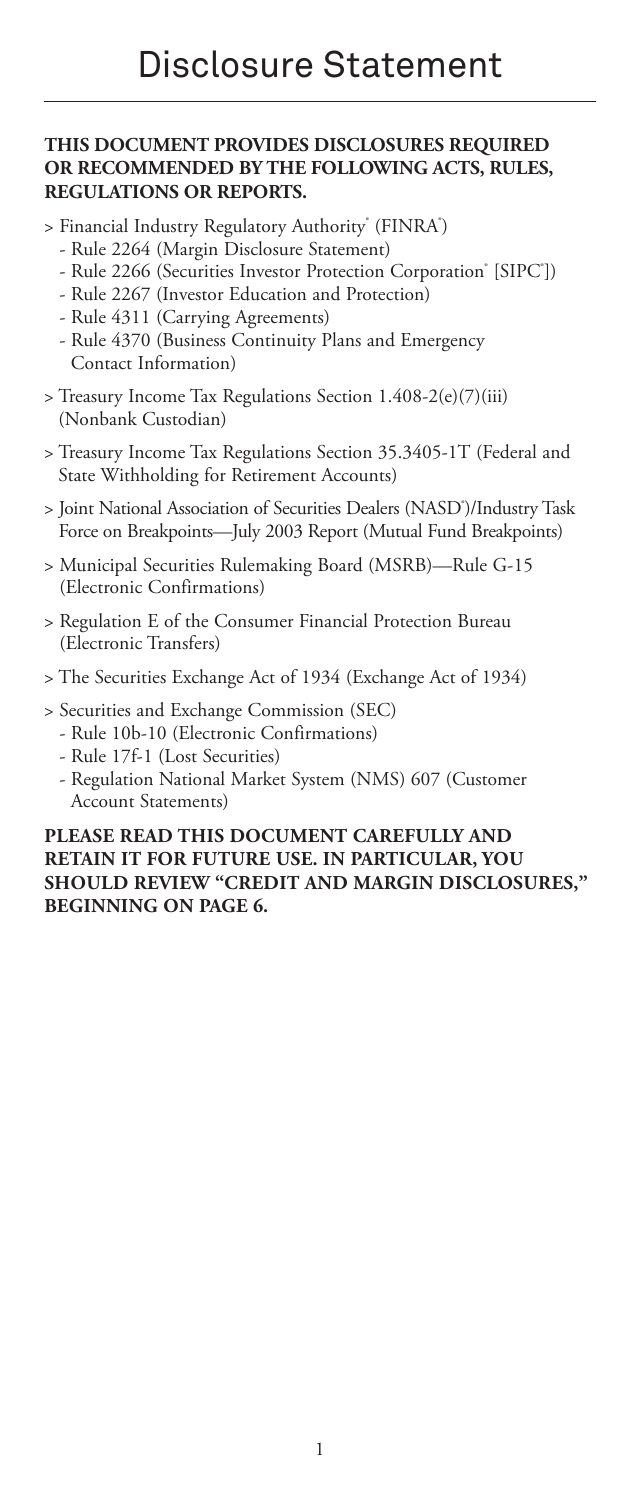# **CONTENTS**

| DISCLOSURE REQUIRED BY FINRA RULE 4311                        |  |
|---------------------------------------------------------------|--|
|                                                               |  |
|                                                               |  |
| Prohibition Against Unlawful Internet Gambling  5             |  |
| Important Information Regarding Money Market Mutual Funds  5  |  |
|                                                               |  |
|                                                               |  |
| EXCHANGE ACT OF 1934                                          |  |
|                                                               |  |
| FINRA RULE 2264                                               |  |
| EU SECURITIES FINANCING REGULATION 12                         |  |
|                                                               |  |
| SEC REGULATION NMS RULE 607                                   |  |
| JOINT NASD/INDUSTRY BREAKPOINT TASK FORCE                     |  |
| Sales Charges, Breakpoints, Fees and Revenue Sharing Relating |  |
| to Mutual Funds, Money Funds, Bank Products and Annuities 13  |  |
|                                                               |  |
|                                                               |  |
| ALTERNATIVE INVESTMENT NETWORK FEES  16                       |  |
| TREASURY REGULATION SECTION 1.408-2(e)(7)(iii)  16            |  |
| TREASURY REGULATION SECTION 35.3405-1T                        |  |
| Federal and State Tax Withholding for Retirement Accounts 16  |  |
| MSRB RULE G-15 AND SEC RULE 10b-10                            |  |
|                                                               |  |
| REGULATION E                                                  |  |
|                                                               |  |
| SEC RULE 17F-1                                                |  |
|                                                               |  |
| FINRA RULE 4370                                               |  |
|                                                               |  |
|                                                               |  |
| FINRA RULE 2266                                               |  |
|                                                               |  |
| FINRA RULE 2267                                               |  |
|                                                               |  |
| MUNICIPAL SECURITIES RULEMAKING BOARD® (MSRB®)                |  |
|                                                               |  |
| ADDITIONAL DISCLOSURES                                        |  |
|                                                               |  |
| Important Information on Check Disbursements  20              |  |
|                                                               |  |
|                                                               |  |
|                                                               |  |
| Float Disclosure.                                             |  |
|                                                               |  |
|                                                               |  |
|                                                               |  |
|                                                               |  |
| Confirmation of Executions and/or Cancellations 25            |  |
|                                                               |  |
|                                                               |  |
|                                                               |  |
|                                                               |  |
|                                                               |  |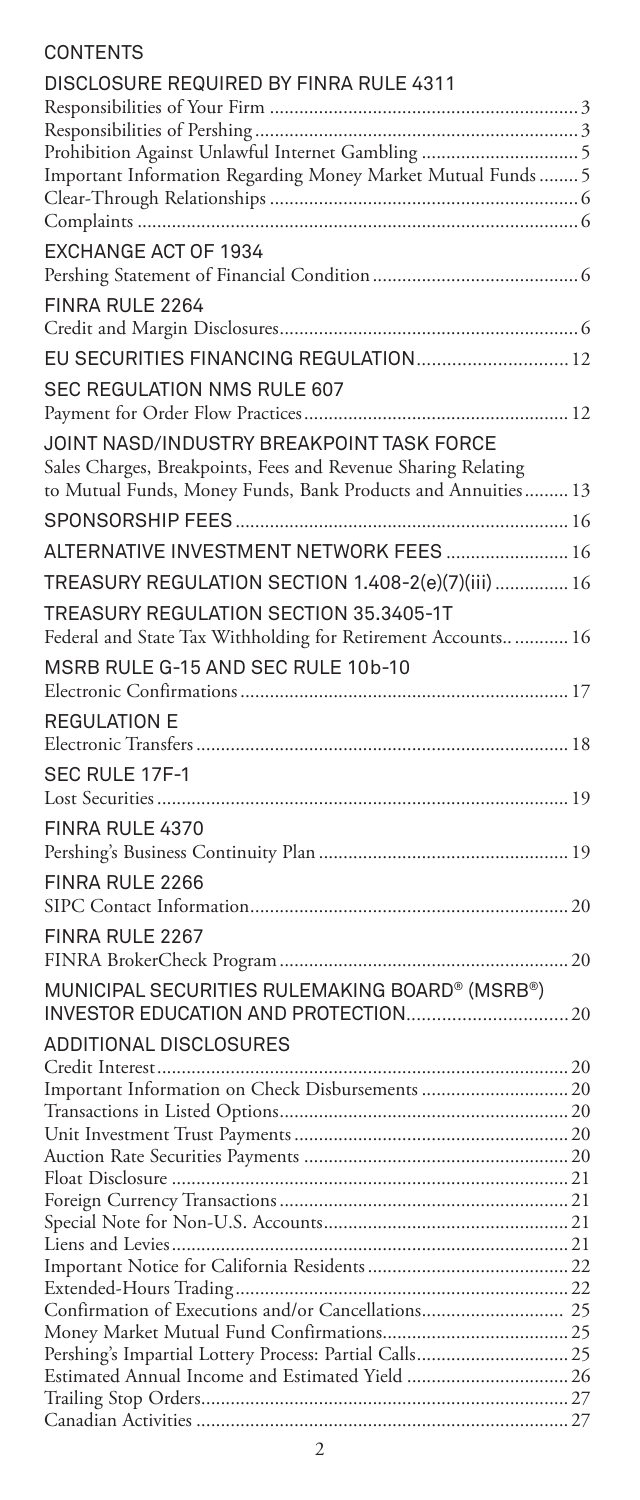# DISCLOSURE REQUIRED BY FINRA RULE 4311

The firm with which you have opened your securities account (account) has retained Pershing LLC (Pershing) to provide certain recordkeeping or operational services.

These services—such as the execution and settlement of securities transactions, custody of securities and cash balances, and extension of credit on margin transactions—are provided under a written Clearing Agreement between Pershing and your firm.

As a member of FINRA, Pershing is required (under FINRA Rule 4311) to disclose to you the details of its Clearing Agreement with your firm, which are summarized below.

# Responsibilities of Your Firm

Your firm has the responsibility to:

- > Approve the opening of your account
- > Obtain necessary documentation to help fight the funding of terrorism and money laundering activities (Note: U.S. law and international best practices require firms to obtain, verify and record information that identifies each person who opens an account. This information may be used to perform a credit check and verify your identity through internal sources or third-party vendors)
- > Service and supervise your account through its own personnel in accordance with its own policies, procedures, applicable laws, regulations and rules
- > Know you and your stated investment objectives
- > Provide appropriate investment advice, recommendations or management services based on your investment objectives
- > Determine whether particular kinds of transactions—such as margin, options and short sales—are appropriate for you
- > Obtain the initial margin as required by Regulation T if a margin account is opened for you
- > Accept and, in certain instances, execute securities orders
- > Know the facts about any orders for the purchase or sale of securities in your account
- > Comply with fair pricing and disclosure responsibilities (if your firm is a market maker in any securities or otherwise trades as principal with you)
- > Correctly identify and promptly forward cash or securities intended for your account to Pershing
- > Supervise the activities of any individual who services your account
- > Resolve any complaints regarding the handling of your account
- > Manage the ongoing relationship that it has with you

Pershing has no involvement and assumes no responsibility in all of the above matters relating to the servicing of your account.

# Responsibilities of Pershing

To help the government fight the funding of terrorism and money laundering activities, financial organizations are required by Federal law to obtain, verify, and record information that identifies each individual or entity that opens an account or requests credit.

What this means for individuals: When an individual opens an account or requests credit, we will ask for their name, residence address, date of birth, tax identification number and other information that allows us to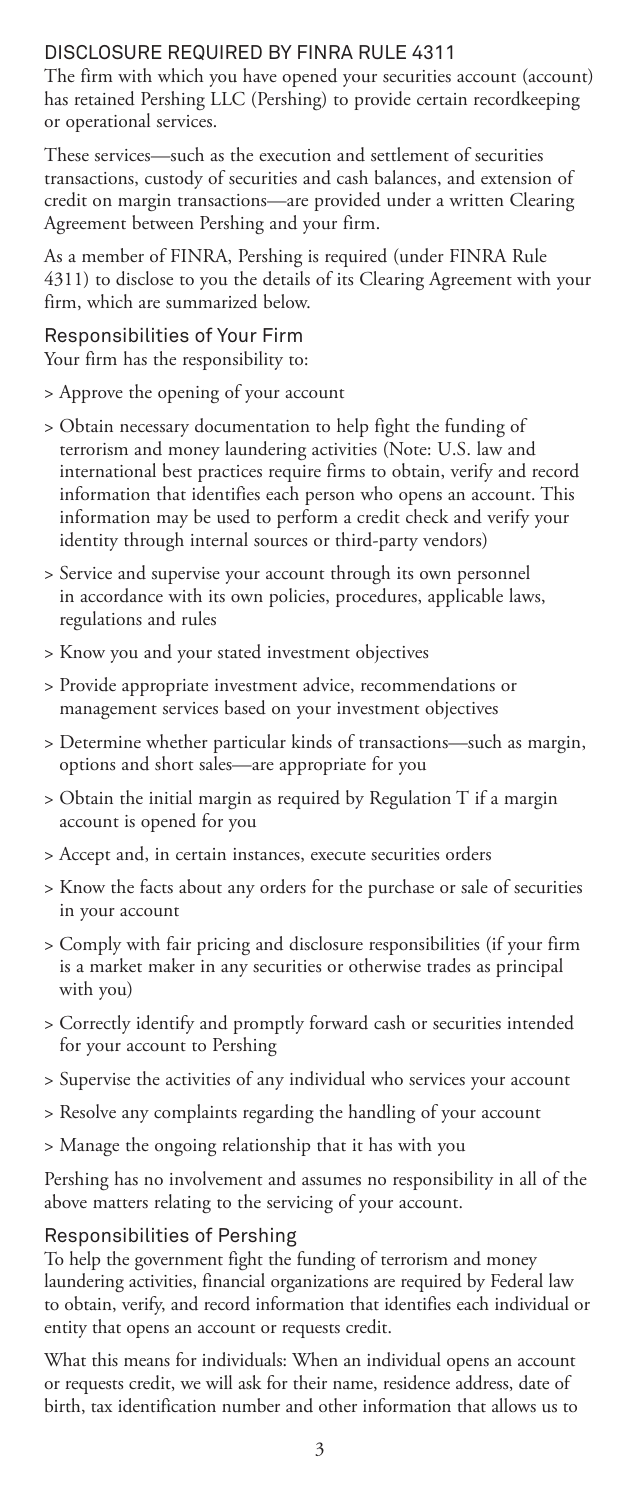identify them. We may also ask to see a driver's license, passport or other identifying documents.

What this means for other legal entities: When a corporation, partnership, trust or other legal entity opens an account or requests credit, we will ask for the entity's name, physical address, tax identification number and other information that will allow us to identify the entity. We may also ask to see other identifying documents, such as certified articles of incorporation, partnership agreements or a trust instrument.

In general, Pershing is only responsible for the services within the scope of the Clearing Agreement that is provided at the request of your firm and contains specific direction regarding your account. As such, Pershing may fulfill the following responsibilities on behalf of your account:

- > Create computer-based account records
- > Process orders for the purchase, sale or transfer of securities (Pershing is not obligated to accept orders directly from you and will do so only in exceptional circumstances)
- > Receive and deliver cash and securities
- > Record such receipts and deliveries according to information provided either by your firm or directly, in writing, by you
- > Hold securities and cash in custody (after they come into Pershing's physical possession or control)
- > Collect and disburse dividends, capital gains and interest
- > Process reorganization and voting instructions with respect to securities held in custody
- > Prepare and transmit confirmations of trades to you (or provide facilities to your firm to provide these functions), with the exception of the following transactions, which will alternatively appear on account statements:
	- Systematic purchase and redemption transactions of mutual funds or unit investment trusts
	- Purchase and redemption transactions of money market funds processed through Pershing's Cash Management platform, provided that there are no purchase and redemption fees
	- Dividend and other distribution reinvestment transactions of mutual funds, equities and unit investment trusts
	- Dividend and other distribution reinvestment transactions of money market funds, provided that there are no reinvestment fees
- > Prepare and transmit periodic account statements summarizing transactions
- > Provide your firm with written reports of all transactions processed for your account to enable your firm to carry out its responsibilities under the Clearing Agreement
- > Assist you and your firm with any discrepancies or errors that may occur in the processing of transactions

If your firm opens a margin account for you, Pershing may:

- > Loan you money for the purpose of purchasing or holding securities (subject to the terms of Pershing's written Margin Agreement, margin policies and applicable margin regulations)
- > Calculate the amount of maintenance margin required and advise you of those requirements (usually through your firm)
- > Calculate any interest charged on your debit balance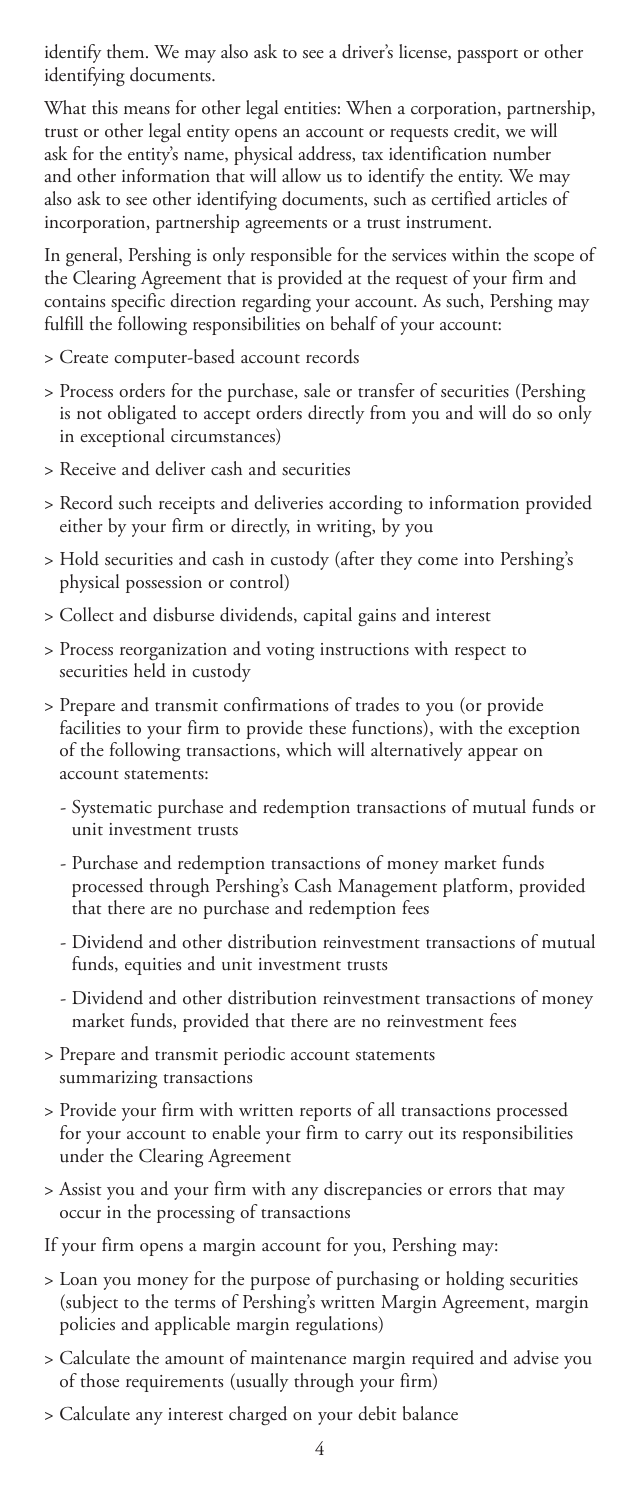In connection with all of the functions that Pershing performs, Pershing maintains the books and records required by law and business practice.

The Clearing Agreement does not encompass transactions in commodities futures contracts or investments other than marketable securities, which Pershing normally processes on recognized exchanges and over-the-counter (OTC) markets. In furnishing Pershing's services under the Clearing Agreement, Pershing may use and rely upon the services of clearing agencies, automatic data processing vendors, proxy processing vendors, transfer agents, securities pricing services and other similar organizations.

This document addresses the basic allocation of functions regarding the handling of your account. It is not meant as a definitive enumeration of every possible circumstance, but only as a general disclosure.

Pershing does not control, audit or otherwise supervise the activities of your firm or its employees.

Pershing does not verify information provided by your firm regarding your account or transactions processed for your account.

Pershing does not undertake responsibility for reviewing the appropriateness of transactions entered by your firm on your behalf.

### Prohibition Against Unlawful Internet Gambling

In accordance with the Unlawful Internet Gambling Enforcement Act of 2006, transactions associated with unlawful Internet gambling are prohibited. Specifically, the Act prohibits any person engaged in the business of betting or wagering from knowingly accepting payments in connection with the participation of another person in unlawful Internet gambling. Accordingly, you must not initiate or receive wire transfers, checks, drafts or other debit/credit transactions that are restricted by the Act. For more information, please refer to federalreserve.gov/newsevents/ press/bcreg/bcreg20081112a1.pdf.

Important Information Regarding Money Market Mutual Funds Effective October 14, 2016, the SEC requires all non-government money market mutual funds that operate at a Net Asset Value of \$1.00 per share to adopt a "liquidity fees and redemption gates" regime. The regulation permits the board of directors of these non-government money market mutual funds to implement fees or gates if they determine it is in the best interest of shareholders to do so with the intent of protecting shareholders' value in the fund in the event of heavy redemption activity during periods of market stress.

A liquidity fee is a fee (up to a maximum of 2%) on redemptions and a gate is a restriction on any redemption from a fund (up to a maximum of 10 business days). In the event a fee or gate is implemented by a fund's board, Pershing will be required to take steps to implement protocols to comply.

If a fee was implemented pursuant to the regulation, it would result in a fee being charged for any redemption processed from that money market mutual fund. If a gate were implemented, it would mean the balance held in that fund would not be available to redeem until the expiration of the redemption gate period. It is important to note that both fees and gates may apply to money market funds available as a part of the sweep program during periods of market stress. In addition, while the regulation does not mandate these requirements for government funds, government funds may voluntarily impose fees and gates in times of stress, if permissible under the fund's prospectus and if determined by the board to be in the best interest of shareholders. Some issuers have elected to restrict the use of liquidity fees and redemption gates in their government funds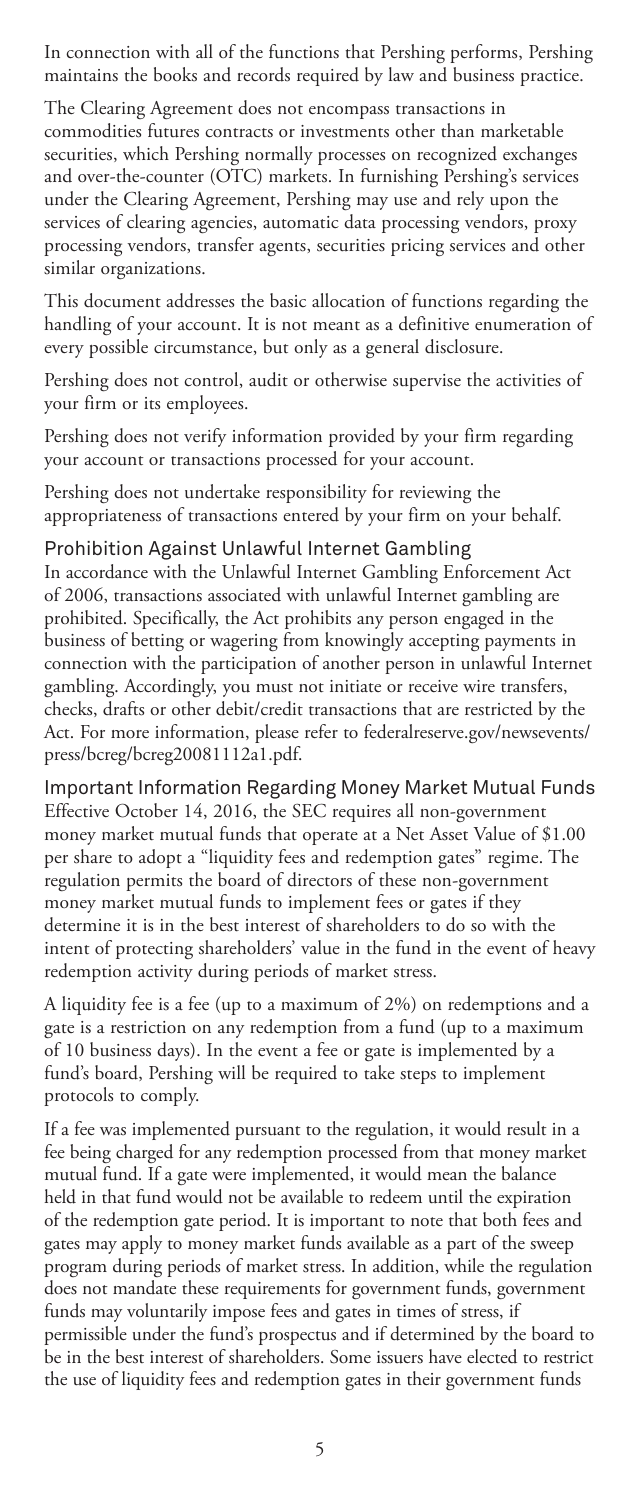and have updated fund prospectuses accordingly. Carefully review the prospectus of a specific money market mutual fund prior to any purchase for additional information.

# Clear-Through Relationships

In certain circumstances, your account may be introduced to Pershing through an intermediary other than the firm with which you opened your account. This intermediary is commonly called a "clear-through broker," with the agreement between the clear-through broker and your firm called a "clear-through relationship."

In this situation, the clear-through broker is the agent of the firm with which you opened your account, and will be identified on your confirmations and statements in the upper left-hand corner.

This disclosure statement should be read to encompass the fact that the two financial intermediaries exist. Therefore, where the context requires, "financial organization" and firm should be read to cover both the clearthrough broker and the firm with which you opened your account.

If you have any questions about this, you should contact the firm with which you opened your account.

### Complaints

Complaints concerning services provided by Pershing may be directed to:

Complaints Pershing LLC Legal Department One Pershing Plaza, Tenth Floor Jersey City, NJ 07399 (201) 413-3330

### EXCHANGE ACT OF 1934

The Exchange Act of 1934 requires that Pershing annually disclose a statement of financial condition.

#### Pershing Statement of Financial Condition

On December 31, 2016, Pershing's regulatory net capital of \$2.31 billion was 13.96% of aggregate debit balances and \$1.98 billion in excess of the minimum requirement.

A complete copy of the December 31, 2016, Statement of Financial Condition is available at: pershing.com/footer/sofc.html. You may request a free printed copy by calling (888) 860-8510.

#### FINRA RULE 2264

FINRA Rule 2264 requires certain credit and margin disclosures.

#### Credit and Margin Disclosures

**Cash Accounts.** At Pershing's discretion, cash accounts may be subject to interest on any debit balances (in any currency) resulting from:

> Securities purchased and not paid for by the settlement date

- > Untimely delivery of securities sold
- > Proceeds of sales paid prior to the settlement date
- > Other charges that may be made to the account

**Margin Accounts.** Purchases of securities on credit, commonly known as "margin purchases," enable you to increase the buying power of your equity and thus increase the potential for profit or loss.

A portion of the purchase price is deposited when buying securities on margin, and Pershing extends credit for the remainder. This loan will appear as a debit balance on your monthly account statement.

Pershing will charge interest on the debit balance and requires you to maintain securities or cash to repay the loan and its interest.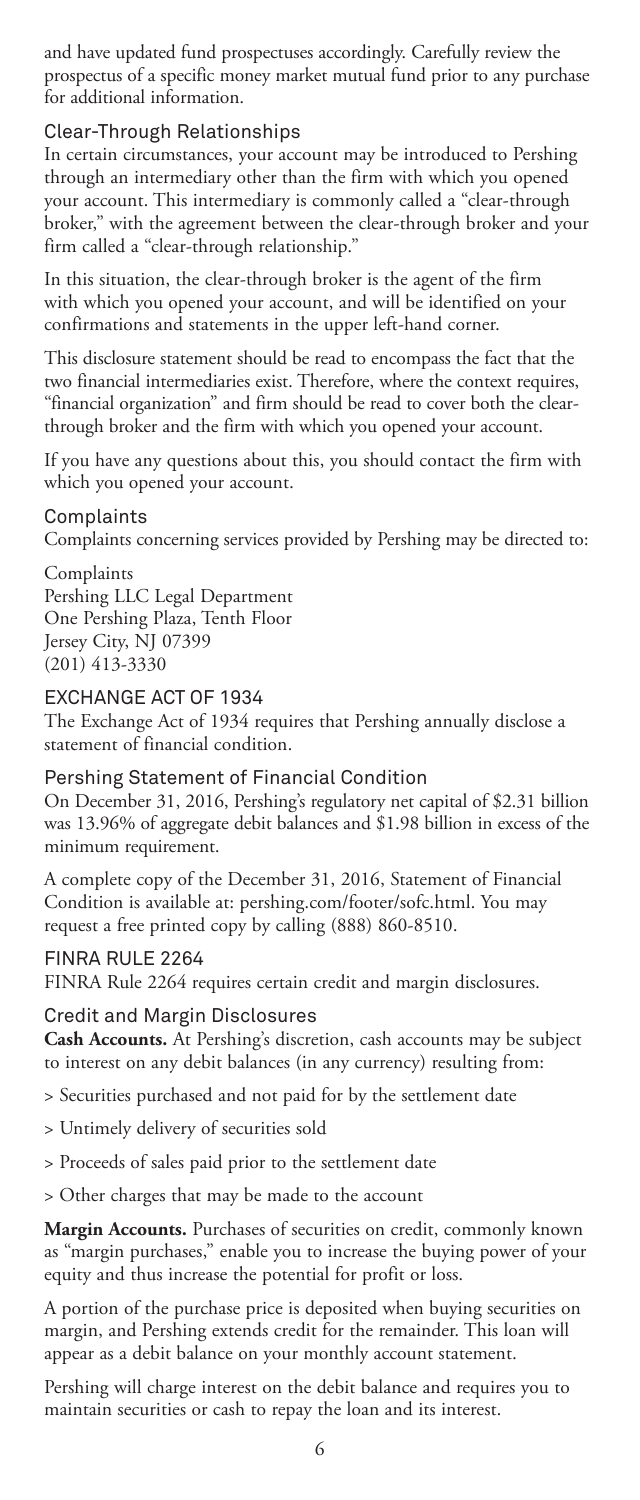Interest will be charged in the underlying currency for any credit extended to you, which may include:

- > Buying, trading or carrying securities
- > Cash withdrawals made against the collateral of securities
- > Payment made in advance of settlement on the sale of securities (from date of payment until settlement date)

If any other charge is made to your account for any reason, interest may be charged on the resulting debit balances. Interest you pay on the loan may be shared between your firm and Pershing.

If you have a margin account, pursuant to the margin agreement with Pershing, securities not fully paid for may be used by Pershing or loaned out to others and, as permitted by law, certain securities in your account may be used for, among other things, settling short sales and the lending of securities. As a result, your firm and Pershing may receive compensation in connection therewith. Further, fully paid for securities held in a cash account (unless otherwise agreed to in a separate written agreement) and fully paid for securities held in a margin account in which there is no debit balance are not loaned.

In locating "hard to borrow" securities to support your short sales, you may be charged a fee. The rate may also include a charge above the fee Pershing assesses. This additional fee represents work done by your firm on your behalf in connection with these transactions.

**Interest Rates.** Interest charged on any debit balance in cash accounts or credit extended in margin accounts may be up to 3% above the Pershing Base Lending Rate for that currency.

The Pershing Base Lending Rate for each currency will be set with reference to commercially recognized interest rates, industry conditions relating to the extension of credit and general credit market conditions.

For a loan in a currency other than U.S. dollars, the Pershing Base Lending Rate will be set based on the above referenced criteria in the country whose currency is the basis of the loan and can change without prior notice.

When the Pershing Base Lending Rate for a particular currency changes during an interest period, interest will be calculated according to the number of days each rate is in effect during that period.

If the rate of interest charged to you is changed for any reason other than stated above, you will be notified at least 30 days in advance.

In compliance with the rules governing the protection of client funds, Pershing earns money by investing your cash awaiting reinvestment or by lending it to other clients. In some cases, a portion of the interest earned on money credit balances held by Pershing may be shared with your firm. Additionally, a portion of the interest paid to Pershing (for example, cash due interest) may be shared with your firm.

**Interest Period.** The interest period begins on the 20th day of each month and ends on the 19th of the following month. Accordingly, interest charges for the period as shown on your monthly statement are based only on the daily net debit and credit balances for the interest period.

**Method of Interest Computation.** At the close of each interest period during which credit was extended to you, an interest charge will be computed (in each applicable currency) as per the following formula:

> Average Daily Debit Balance (x) Applicable Schedule Rate (x) Days of Outstanding Debit Balance 360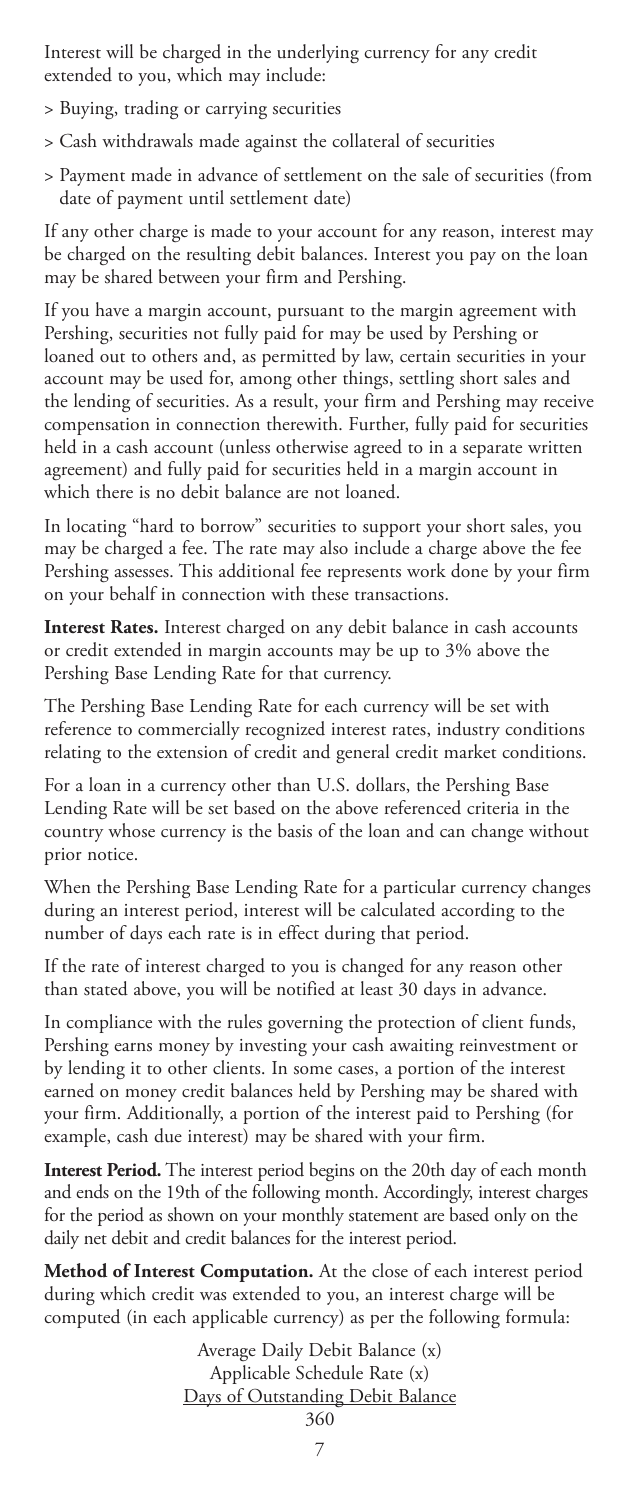If there has been a change in the Pershing Base Lending Rate, separate calculations will be made computing the number of days within the interest period at each rate.

If credit extended to your account is not paid, the interest charge at the close of the period is added to the opening debit balance for that currency in the next period.

With the exception of credit balances in your short account, all other credit and debit balances in the same currency will be combined daily. Interest will be charged on the resulting average daily net debit balances for that currency for the period.

Credit balances in one currency will not be combined or netted with debit balances in a different currency. If there is a debit in your cash account and you hold a margin account, interest will be calculated on the combined debit balance for that currency and charged to the margin account.

Any credit balance in your short account is disregarded, because such credit collateralizes the stock borrowed for delivery against the short sale. Such credit is disregarded even if you should be long in the same position in your margin account (for instance, short sale against the box).

If the security that you sold short (or sold short against the box) appreciates in market price over the selling price, interest will be charged (in the appropriate currency) on the appreciation in value. Conversely, if the security that you sold short depreciates in market price, the interest charged will be reduced since your average debit balance will decline. This practice is known as "marking to market." Each week, a closing price is used to determine any appreciation or depreciation of the security sold short. If your account is short shares of stock on the record date of a dividend or other distribution (however such short position occurs), your account will be charged the amount of the dividend or other distribution on the following business day.

**Margin Disclosures.** These disclosures are intended to provide some basic facts about purchasing securities on margin and to alert you to the risks involved with trading securities in a margin account. Before trading securities in a margin-eligible account, it is important to carefully review the written Margin Agreement provided by your firm or its clearing firm (Pershing), and to consult with your advisor with any questions or concerns you may have regarding margin accounts.

When you purchase securities, you can pay for them in full or borrow part of the purchase price from Pershing. If you choose to borrow funds from Pershing, you will need to open a margin account with Pershing through your firm.

The securities purchased are used as collateral for the loan that was made to you or any other indebtedness arising after the initial transaction. If the securities in your brokerage account decline in value, so does the value of the collateral supporting your loan. As a result, your firm or Pershing can take action.

For instance, your firm or Pershing may issue a margin call and/or sell securities or liquidate other assets in any of your brokerage accounts held with your firm or Pershing to maintain the required equity in the margin account.

It is important that you fully understand the risks involved in trading securities on margin. These risks include the following:

> You may lose more funds or securities than you deposited in your margin account. A decline in the value of securities that are purchased on margin may require you to provide additional funds to Pershing to avoid the forced sale of those securities or other securities or assets in your account(s).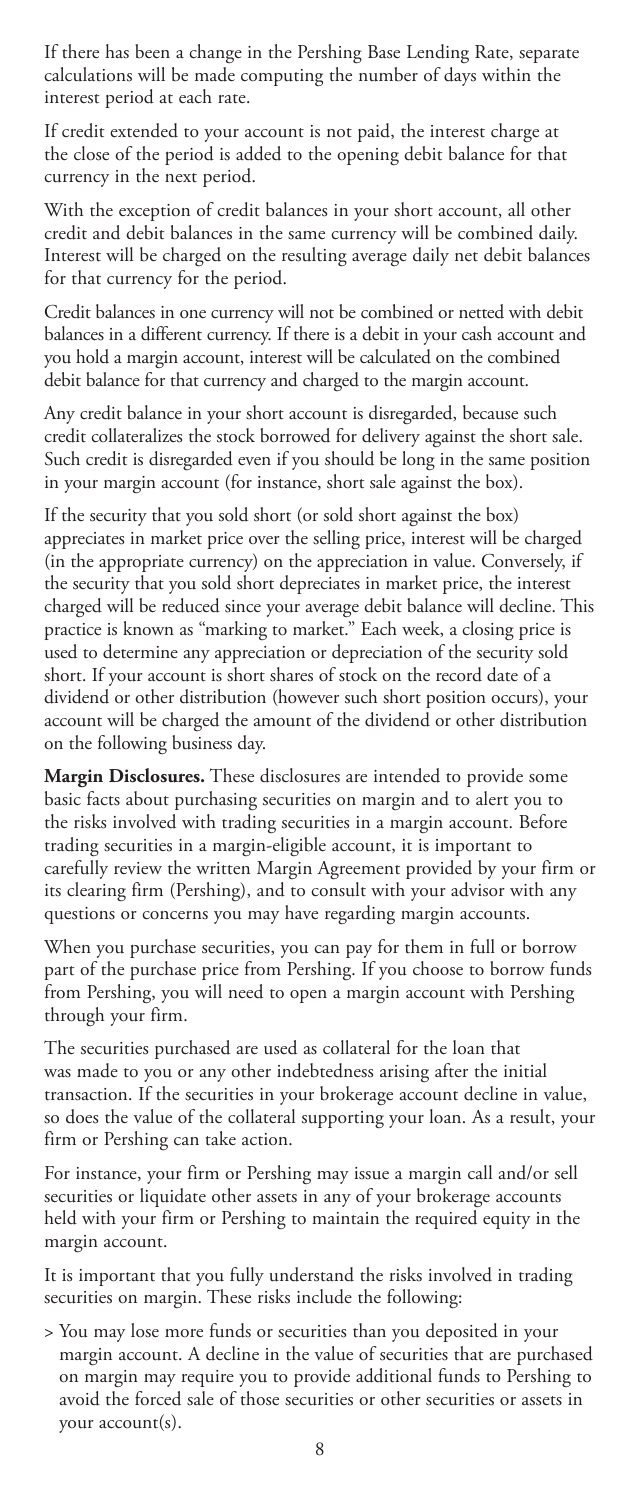- > Your firm or Pershing may force the sale of securities or other assets in your account(s). If the equity in your account falls below Pershing's maintenance margin requirements or your firm's higher "house" requirements, your firm or Pershing may sell the securities or other assets in any of your accounts to cover the margin deficiency. You also will be responsible for any shortfall in the account after such a sale.
- > Your firm or Pershing can sell your securities or other assets without contacting you. Some investors mistakenly believe that a firm must contact them for a margin call to be valid, and that the firm cannot liquidate securities or other assets in their account(s) to meet the call unless the firm has contacted them first. This is not the case. Most firms will attempt to notify their clients of margin calls, but they are not required to do so. However, even if a firm has contacted a client and provided a specific date by which the client can meet a margin call, a firm may still take necessary steps to protect its financial interests, including immediately selling the securities without notice to the client. Your firm or Pershing may change margin requirements or margin call time periods without notice to you. With regard to house, maintenance and other margin calls, in lieu of immediate liquidations, Pershing, through your firm, may permit you a period of time to satisfy a call. This time period shall not in any way waive or diminish Pershing's right in its sole discretion to shorten the time period in which you may satisfy a call, including one already outstanding, or to demand that a call be satisfied immediately. Nor does such practice waive or diminish the right of Pershing or your firm to sell out positions to satisfy the call, which may be as high as the full indebtedness owed by you. Margin requirements may be established and changed by Pershing or your firm in its sole discretion and judgment.
- > You are not entitled to choose which securities or other assets in your brokerage account(s) are liquidated or sold to meet a margin call. Because the securities are collateral for the margin loan, your firm or Pershing has the right to decide which securities to sell to protect its interests.
- > Your firm or Pershing may increase its "house" maintenance margin requirements at any time and is not required to provide you with advance written notice. These changes in firm policy often take effect immediately and may result in the issuance of a maintenance margin call. Your failure to satisfy the call may cause your firm or Pershing to liquidate or sell securities in your brokerage account(s).
- > You are not entitled to an extension of time on a margin call. Although an extension of time to meet margin requirements may be available to investors under certain conditions, an investor does not have a right to the extension.
- > Your written Margin Agreement with Pershing or your firm provides for certain important obligations by you. The Margin Agreement is a legally binding agreement, cannot be modified by conduct, and no failure on the part of Pershing or your firm at any time to enforce its rights under the Margin Agreement to the greatest extent permitted shall in any way be deemed to waive, modify or relax any of the rights granted Pershing or your firm, including those rights vested in Pershing or your firm to deal with the collateral on all loans advanced to you. Also, the Margin Agreement constitutes the full and entire understanding between the parties with respect to the provision of the Margin Agreement, and there are no oral or other agreements in conflict with the Margin Agreement unless you have advised Pershing or your firm in writing of such conflict. Any future modification, amendment or supplement to the Margin Agreement or any individual provision of the Margin Agreement can only be done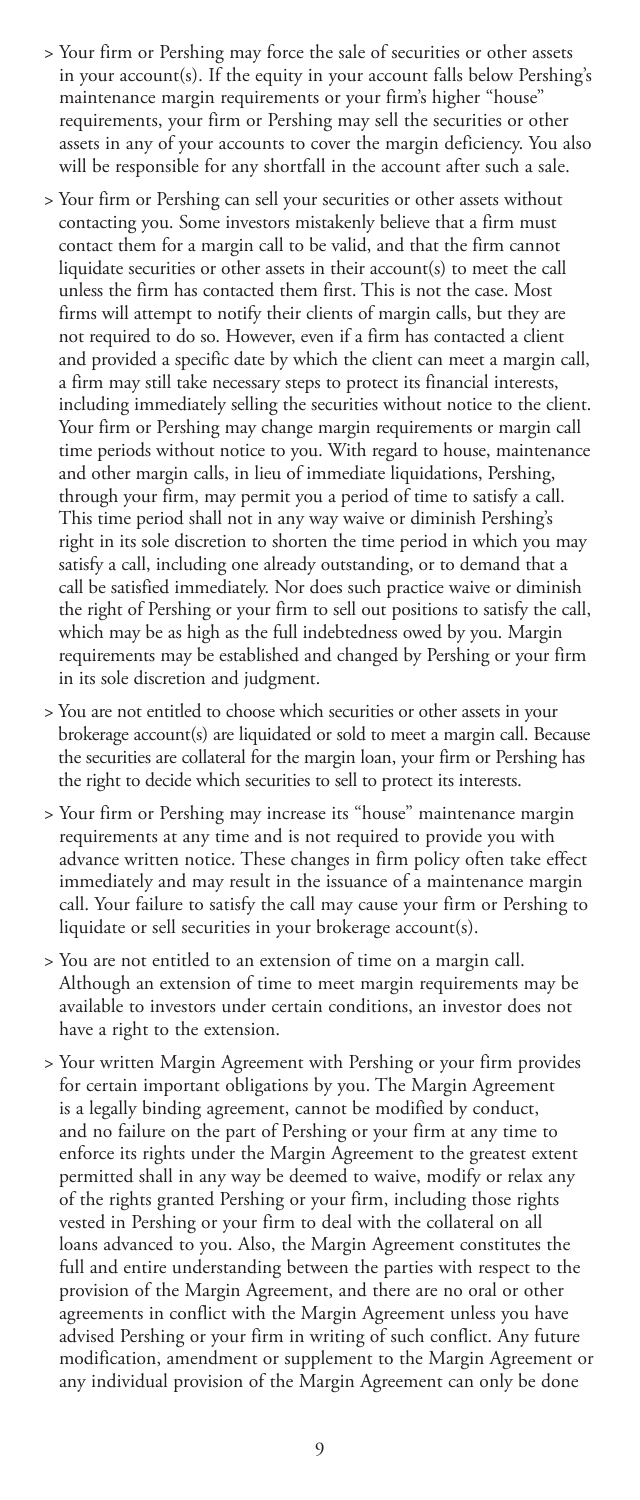in writing and signed by a representative of Pershing. You should carefully review your Margin Agreement for the rights and limitations governing your margin account relationship.

**General Margin Policies.** The amount of credit that Pershing may extend and terms of such extension are governed by the rules of the Federal Reserve Board and FINRA.

Within the guidelines of those rules—and subject to adjustments required by changes in those rules and Pershing's business judgment— Pershing's margin account policies are summarized below:

- > Pershing may require the deposit of additional acceptable collateral at any time
- > Margin account equity is the current market value of securities and cash, less the amount owed Pershing for credit extended at its discretion
- > It is Pershing's general policy to require margin account holders to maintain a certain level of equity in their accounts regarding common stock: 30% of the current market value or \$3 per share, whichever is greater
- > Any security valued at less than \$5 per share may not be purchased in a margin account
- > From time to time, Pershing may deem certain securities ineligible for margin credit

For information with respect to general margin maintenance policy for municipal bonds, corporate bonds, U.S. Treasury notes and bonds and other securities—as well as information about the eligibility of particular securities for margin credit—please contact your firm.

Notwithstanding the above general policies, Pershing reserves the right, at its discretion, to require the deposit of additional collateral and to set required margin at a higher or lower amount with respect to particular accounts or classes of accounts as it deems necessary.

In making this determination, Pershing may take into account various factors including but not limited to:

- > Issues as to your securities, such as, among others, the liquidity of a position and concentrations of securities in an account
- > Considerations as to your status, including but not limited to a decline in creditworthiness
- > The size of the account
- > The general condition of the market
- > Considerations as to the ability of Pershing to obtain financing
- > Regulatory interpretations and guidelines

If you fail to meet a margin call in a timely manner, some or all of your positions may be liquidated.

**Deposits of Collateral, Lien on Accounts and Liquidation.** In the event that additional collateral is requested, you may deposit funds or acceptable securities into your margin account.

If satisfactory collateral is not promptly deposited after a request is made, Pershing or your firm may liquidate securities held in any of your accounts. Pursuant to Pershing's Margin Agreement, Pershing may retain any asset held in your accounts, including securities held for safekeeping, for as long as any extended credit remains outstanding.

**Callable Securities.** Securities held for your account in "street name," or by a securities depository, are commingled with the same securities held for Pershing's own clients and clients of other firms.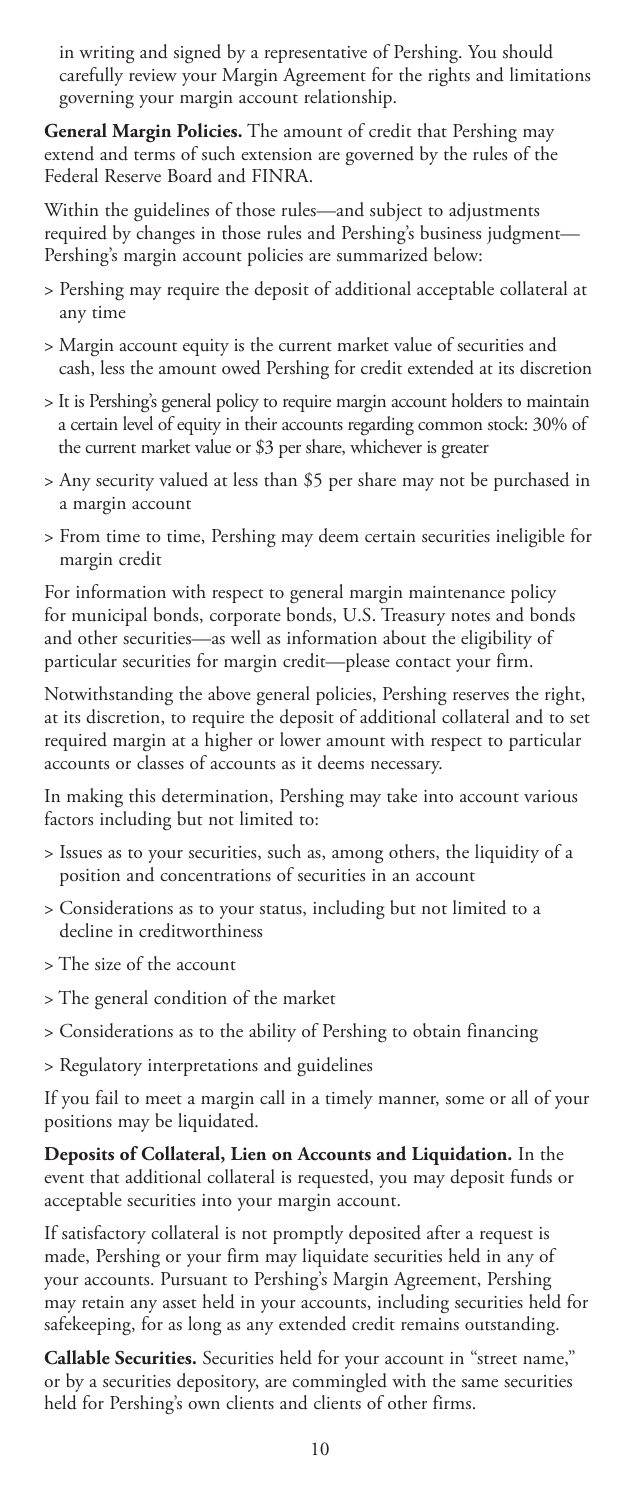Your ownership of these securities is reflected in Pershing's records. You have the right at any time to require delivery of any securities that are fully paid for or are in excess of margin requirements.

The terms of many bonds allow the issuer to partially redeem or "call" the issue prior to the maturity date. Certain preferred stocks are also subject to being called by the issuer. Whenever any security being held by Pershing is partially "called," Pershing determines the ownership of the securities to be submitted for redemption through a random selection procedure—as prescribed by FINRA rules—without regard to unsettled sales. In the event that such securities owned by you are selected and redeemed, your account will be credited with the proceeds.

If you do not wish to be the subject of this random selection process, you may instruct your firm to have Pershing deliver your securities to the transfer agent directly via the Direct Registration System (DRS) or request a physical certificate issued in your name and mailed to you. There will be fees associated with the issuance of certificates or DRS positions, and not all issuers still offer certificates.

To move a security, it must not have been called by the delivery date. When moving a security off the Pershing platform, it will no longer reflect on your brokerage statement. Also, the probability of a security being called is the same whether it is held by Pershing or you.

**Miscellaneous Credits.** Pershing credits account funds that belong to you—such as dividends, interest, redemptions and proceeds of corporate reorganizations—on the day such funds are received by Pershing.

These funds come to Pershing from issuers and various intermediaries in which Pershing is a participant (such as the Depository Trust Company). Periodically, an intermediary will pass to Pershing some or all of the interest earned on funds while in its possession. To the extent Pershing receives such payments, Pershing retains them.

Your firm is responsible for providing you information regarding when Pershing credits your account with funds due to you, when those funds are available to you and/or when you begin earning interest on those funds.

**Substitute Payments.** As permitted under your Margin Agreement, Pershing may lend shares in your account when your account has a debit balance. Payments that you receive with respect to loaned securities will be reclassified as "substitute" payments.

The tax consequences of substitute payments may differ from payments made directly from the security's issuer, such as a qualified dividend. For instance, a qualified dividend received by an individual may be taxed at a preferential rate. If a substitute payment is received instead, the preferential rate will not apply.

Individuals may also be affected if certain payments (such as exempt interest dividends, capital gain distributions, return of capital and foreign tax credit dividends) are reclassified as substitute payments. Corporate taxpayers may also be affected because the dividends-received deduction is not available with respect to substitute payments.

**Substitute Payment Reimbursement.** As permitted under your Margin Agreement, Pershing may lend shares in your account when your account has a debit balance. In the instance in which your securities are on loan over an ex-dividend date, Pershing may issue a substitute payment to your account in lieu of the dividend and, subsequently, a reimbursement to compensate you for the tax differential.

A substitute payment received in lieu of a qualified dividend may be eligible for a reimbursement to the lender's account only if the account is open on the reimbursement date. Please note that these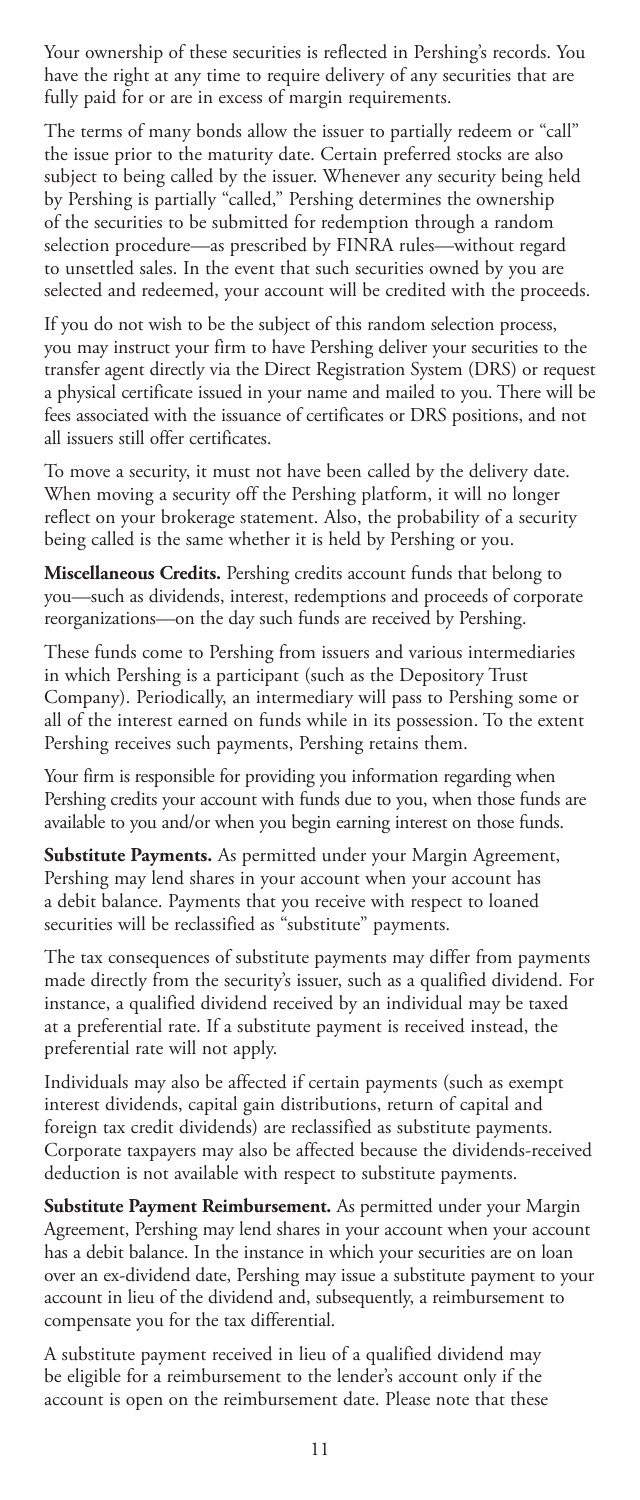reimbursements are (1) credited at Pershing's discretion, (2) subject to change and (3) may be eliminated without advanced notification.

Pershing suggests that you contact your tax advisor to discuss the tax treatment of substitute payments.

### EU SECURITIES FINANCING REGULATION

If Article 15 of the EU Securities Financing Transactions Regulation is applicable to you, please refer to pershing.com/\_global-assets/pdf/ disclosures/per-eu-article-15-info-stmt.pdf for access to an information statement disclosing the risks and consequences of delivering noncash collateral under a relevant collateral arrangement with Pershing LLC (including a margin account). This statement does not amend or supersede the express terms of any transaction or collateral arrangement, or otherwise affect your or our liabilities or obligations. Please contact your advisor if you have any questions.

### SEC REGULATION NMS RULE 607

SEC Regulation NMS Rule 607 requires Pershing to disclose its payment for order flow practices.

### Payment for Order Flow Practices

Pershing sends certain equity orders to exchanges or broker-dealers during normal business hours and during extended trading sessions.

Some of these market centers provide payments to Pershing or charge access fees depending upon the characteristics of the order and any subsequent execution. In addition, Pershing may execute certain equity orders as principal or route orders to an affiliate, called BNY Mellon Capital Markets, LLC, which may also execute as principal while facilitating the trade as a market maker. The details of these payments and fees are available upon written request.

Pershing receives payments for directing listed options order flow to certain option exchanges through broker-dealers, which allows Pershing to access price improvement auctions on the various options exchanges. Compensation is generally in the form of a per-option contract cash payment. This disclosure only applies to orders directed to Pershing by your firm. For a list of organizations that pay Pershing for order flow, please refer to orderroutingdisclosure.com.

**Stop Order Election/Trigger.** Equity odd-lot sales count toward consolidated and participant exchange volumes, but do not update the last-sale, open, close, high or low price. Since odd-lot executions are not last-sale eligible, they will not trigger nondirected stop, stop-limit or trailing-stop orders routed to Pershing for execution.

**Best Execution.** Notwithstanding the previous paragraph regarding payment for order flow, Pershing selects certain market centers for routing non-directed orders that offer the opportunity for the following:

> Provide automated execution of substantially all electronically transmitted orders in over-the-counter (OTC) and exchange-listed securities

The designated market centers to which orders are routed are selected based on the following:

- > The consistent high quality of their executions in one or more market segments
- > Their ability to provide opportunities for executions at prices superior to the national best bid of offer (NBBO)
- > Service, accessibility speed of execution
- > Cost counterparty credit worthiness

Pershing regularly reviews reports for quality of execution.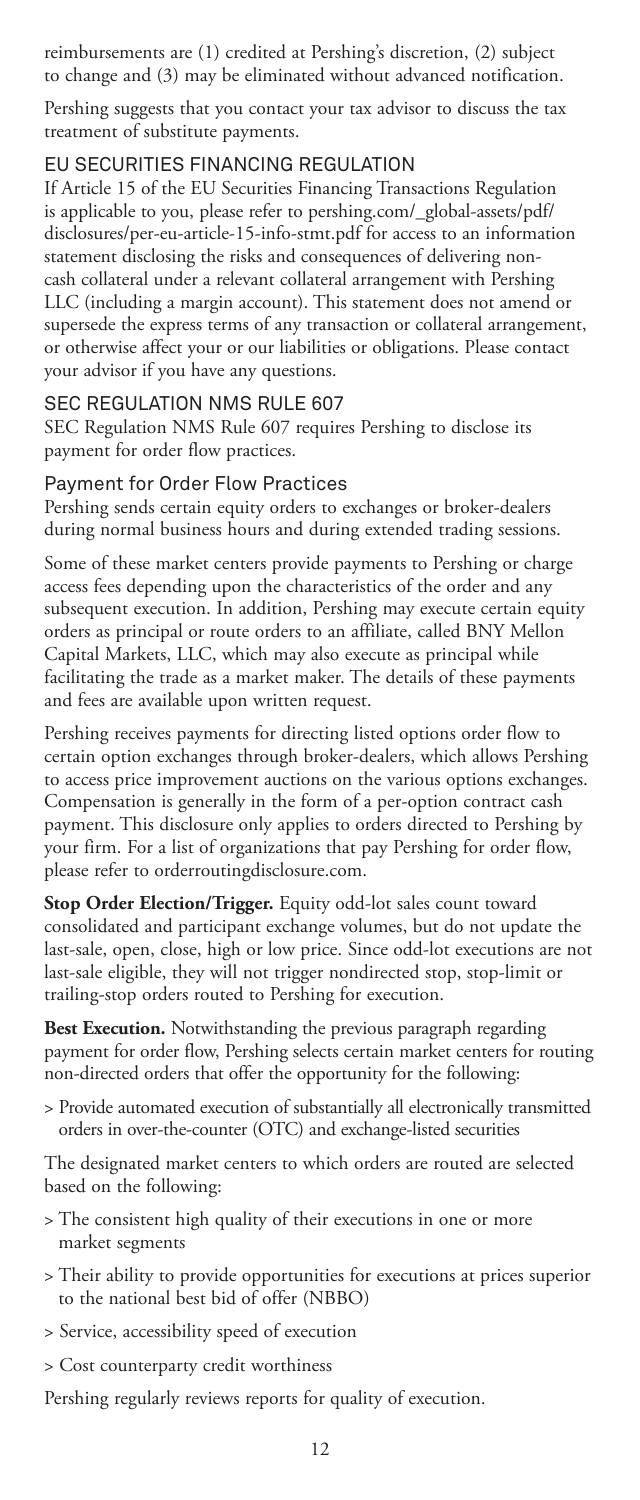# JOINT NASD/INDUSTRY BREAKPOINT TASK FORCE

A July 2003 report based on the findings of this task force recommends written disclosure regarding mutual fund breakpoints.

# Sales Charges, Breakpoints, Fees and Revenue Sharing Relating to Mutual Funds, Money Funds, Bank Deposit Programs and Annuities

Before investing in mutual funds, it is important that you understand the sales charges, expenses and management fees that you will be charged, as well as the breakpoint discounts to which you may be entitled. Understanding these charges and breakpoint discounts will assist you in identifying the best investment for your particular needs and may help you to reduce the cost of your investment.

This section will give you general background information about these charges and discounts; however, sales charges, expenses, management fees and breakpoint discounts vary from mutual fund to mutual fund.

Therefore, you should discuss these matters with your advisor and review each mutual fund's prospectus and statement of additional information (which are available from your advisor) to obtain the specific information regarding the charges and breakpoint discounts associated with a particular mutual fund.

**Mutual Fund Sales Charges.** Investors who purchase mutual funds must make certain choices, including which funds to purchase and which share class is the most advantageous in light of their specific investing needs. Each mutual fund has a specified investment strategy. You should consider whether the mutual fund's investment strategy is compatible with your investment objectives. Additionally, many mutual funds offer different share classes. Although each share class represents a similar interest in the mutual fund's portfolio, the mutual fund will charge you different fees and expenses depending upon your choice of share class.

As a general rule, Class A shares carry a "front-end" sales charge or "load" that is deducted from your investment at the time you buy the fund shares. This sales charge is a percentage of your total purchase.

As explained below, many mutual funds offer volume discounts to the front-end sales charge assessed on Class A shares at certain predetermined levels of investment, which are called "breakpoint discounts." In contrast, Class B and C shares usually do not carry any front-end sales charges. Instead, investors who purchase Class B or C shares pay asset-based sales charges, which may be higher or lower than the charges associated with Class A shares. Investors who purchase Class B or C shares may also be required to pay a sales charge known as a contingent deferred sales charge when they sell their shares, depending upon the rules of the particular mutual fund. This is known as a "back-end" sales charge or "load."

**Mutual Fund Breakpoint Discounts.** Many mutual funds offer investors a variety of ways to qualify for breakpoint discounts on the sales charge associated with the purchase of Class A shares. In general, most mutual funds provide breakpoint discounts to investors who make large purchases at one time. The extent of the discount depends upon the size of the purchase.

Generally, as the amount of the purchase increases, the percentage used to determine the sales load decreases. The entire sales charge may be waived for investors who make very large purchases of Class A shares.

Mutual fund prospectuses contain tables that illustrate the available breakpoint discounts and the investment levels at which breakpoint discounts apply. Additionally, many mutual funds allow investors to qualify for breakpoint discounts based upon current holdings from prior purchases through Rights of Accumulation (ROA) and from future purchases based upon Letters of Intent (LOI). Mutual funds have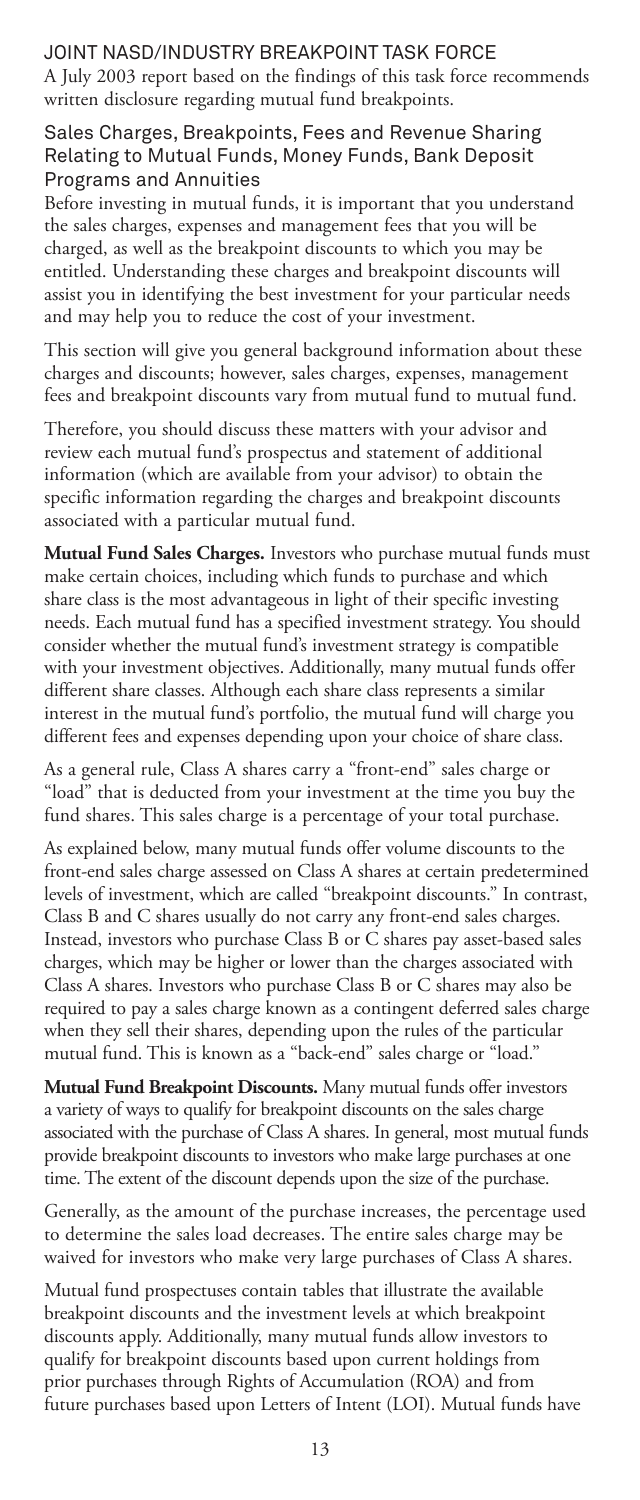different rules regarding the availability of ROAs and LOIs. Therefore, you should discuss these matters with your advisor and review the mutual fund's prospectus and statement of additional information to determine the specific terms upon which a mutual fund offers ROAs or LOIs.

*Rights of Accumulation*—Many mutual funds allow investors to include the value of previous purchases of the same fund, or another fund within the same fund family, with the value of the current purchase to qualify for breakpoint discounts. Moreover, mutual funds may allow investors to include existing holdings in multiple accounts, such as individual retirement accounts (IRAs) or accounts at other firms, to qualify for breakpoint discounts. Therefore, if you have accounts at other firms and wish to take advantage of the balances in these accounts to qualify for a breakpoint discount, you must advise your advisor about those balances. You may need to provide documentation if you wish to rely upon balances in accounts at another firm.

In addition, many mutual funds allow investors to include the value of holdings in accounts of certain related parties, such as spouses or children, to qualify for breakpoint discounts. Each mutual fund has different rules that govern when relatives may rely upon each other's holdings to qualify for breakpoint discounts. You should consult your advisor and review the mutual fund's prospectus and statement of additional information to determine what these rules are for the fund family in which you are investing. If you wish to rely upon the holdings of related parties to qualify for a breakpoint discount, you should advise your advisor about these accounts. You may need to provide documentation to your advisor if you wish to rely upon balances in accounts at another firm. Mutual funds also follow different rules to determine the value of existing holdings. Some funds use the current net asset value (NAV) of existing investments to determine whether an investor qualifies for a breakpoint discount. However, a small number of funds use the historical cost, which is the cost of the initial purchase, to determine eligibility for breakpoint discounts. If the mutual fund uses historical costs, you may need to provide account records, such as confirmation statements or monthly statements, to qualify for a breakpoint discount based upon previous purchases. You should consult with your advisor or firm and review the mutual fund's prospectus and statement of additional information to determine whether the mutual fund uses NAV or historical costs to determine breakpoint eligibility.

*Letters of Intent (LOI)*—Many mutual funds allow investors to qualify for breakpoint discounts by signing an LOI, which commits the investor to purchasing a specified amount of Class A shares within a defined period of time, usually 13 months. For instance, if an investor plans to purchase \$50,000 worth of Class A shares over a period of 13 months, but each individual purchase would not qualify for a breakpoint discount, the investor could sign an LOI at the time of the first purchase and receive the breakpoint discount associated with a \$50,000 investment on the first and all subsequent purchases. Additionally, some funds offer retroactive LOIs that allow investors to rely upon purchases in the recent past to qualify for a breakpoint discount. However, if an investor fails to invest the amount required by the LOI, the fund is entitled to retroactively deduct the correct sales charges based upon the amount that the investor actually invested.

If you intend to make several purchases within a 13-month period, you should consult your advisor and the mutual fund prospectus to determine if it would be beneficial for you to sign an LOI. As you can see, understanding the availability of breakpoint discounts is important because it may allow you to purchase Class A shares at a lower price. The availability of breakpoint discounts may save you money and may also affect your decision regarding the appropriate share class in which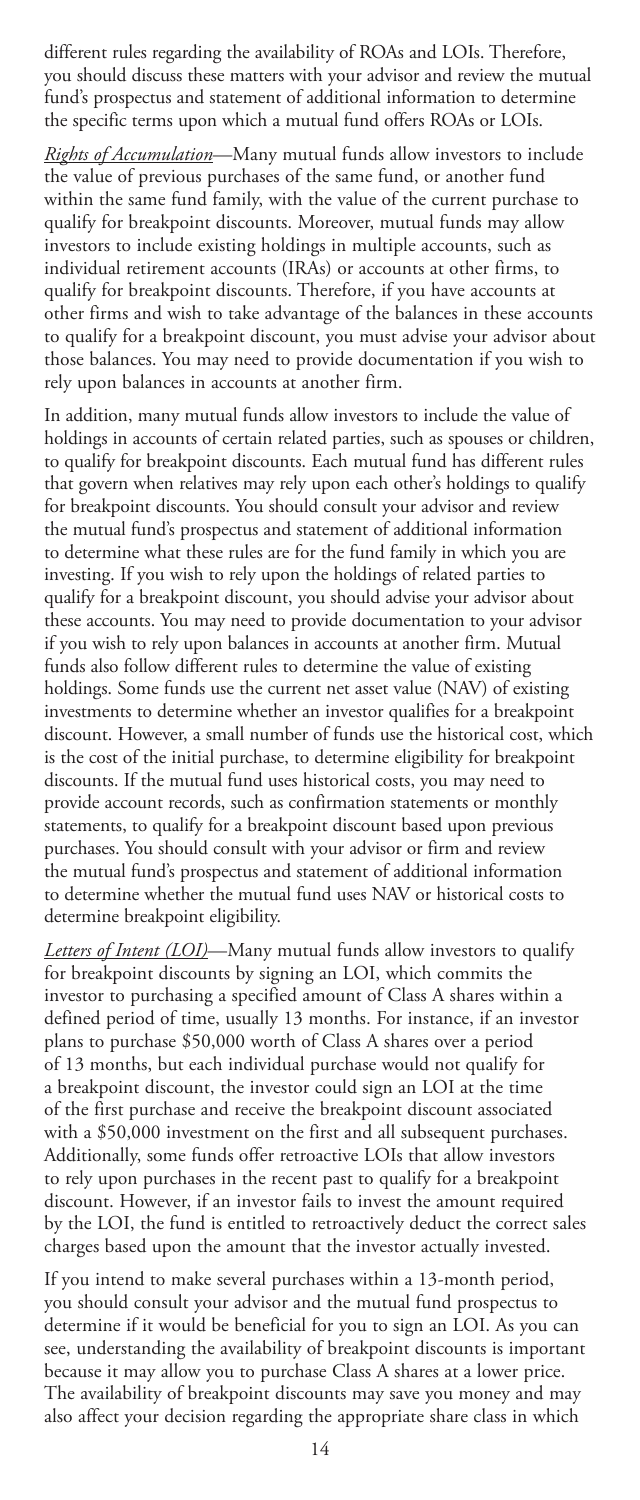to invest. Therefore, you should discuss the availability of breakpoint discounts with your advisor and carefully review the mutual fund prospectus and its statement of additional information when choosing among the share classes offered by a mutual fund. If you wish to learn more about mutual fund share classes or mutual fund breakpoints, you can also review the investor alerts via the FINRA website: finra.org/ Investors/ProtectYourself/InvestorAlerts/MutualFunds/index.htm.

**Mutual Fund Fees and Revenue Sharing.** Pershing may receive servicing fees from mutual funds that participate in Pershing's mutual fund no-transaction-fee program (FundVest<sup>\*</sup>) in lieu of clearance charges to your firm. Participation by your firm in this program is optional and your firm may share with Pershing in such fees. These fees may be considered revenue sharing and are a significant source of revenue for Pershing and may be a significant source of revenue for your firm. These fees are typically paid in accordance with an asset-based formula.

Pershing also receives operational reimbursements from mutual funds in the form of networking or omnibus processing fees. These reimbursements are based either on a flat fee per holding or a percentage of assets and are remitted to Pershing for its work on behalf of the funds. This work may include, but is not limited to, subaccounting services, dividend calculations and posting, accounting, reconciliation, client confirmation and statement preparation and mailing, and tax statement preparation and mailing. These fees are a significant source of revenue for Pershing. For additional details regarding Pershing's mutual fund no-transaction-fee program or a listing of funds that pay Pershing networking or omnibus fees, refer to pershing.com/mutual\_fund.htm.

**Money Fund and Bank Deposit Program Fees and Revenue Sharing.** Money fund and bank deposit program processing fees and revenue sharing arrangements are significant sources of revenue for Pershing and may also be significant sources of revenue for your firm. Pershing also receives distribution fees in the form of 12(b)-1 fees, which may also be shared with your firm. Pershing receives fees from providers for making available money market funds and bank deposit programs you have selected through your firm, some of which may be associated with your firm. These fees are typically paid according to an asset-based formula. Your firm may share in these fees. A portion of Pershing's fees is applied against costs associated with providing services on behalf of the providers, which may include maintaining cash sweep systems, sub-accounting services, dividend and interest calculation and posting, accounting, reconciliation, client statement preparation and mailing, tax statement preparation and mailing, marketing and distribution-related support and other services. For a listing of money funds and bank deposit programs that pay Pershing revenue-sharing and processing fees, please refer to pershing.com/money\_fund.htm.

**Fees Received by Affiliates.** Pershing makes available a variety of money market mutual funds on its platform under the names of "Dreyfus," "Pershing," "General" and "Universal," for which The Dreyfus Corporation (Dreyfus Corp.) serves as investment advisor and MBSC Securities Corporation (MBSC) serves as the distributor. Both the Dreyfus Corp. and MBSC are affiliates of Pershing and receive compensation for delivering their respective services to the money market mutual funds.

**Annuity Fees and Revenue Sharing.** Pershing may receive servicing fees from certain insurance companies that participate in Pershing's annuity program. These fees may be considered revenue sharing and are a source of revenue for Pershing.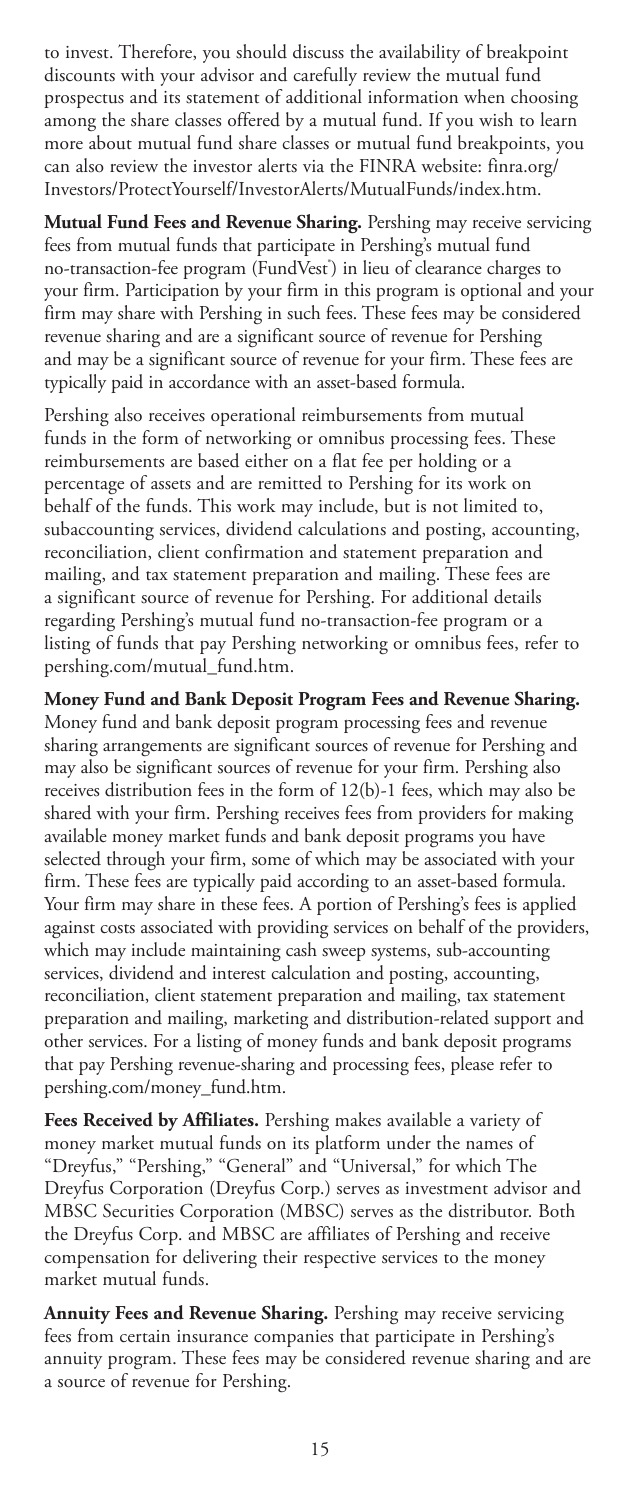Pershing also receives operational reimbursement fees from certain insurance companies. A flat fee per holding is paid to Pershing for the services it provides, which may include, but is not limited to posting, accounting, reconciliation, and client statement preparation and mailing. These fees are a source of revenue for Pershing. For additional details regarding processing annuities and a listing of annuities that pay Pershing revenue sharing and processing fees, please refer to pershing.com/annuity\_fees.htm.

### SPONSORSHIP FEES

Third-party product and service providers (e.g., mutual fund companies, annuity companies, exchange-traded fund [ETF] providers, money market fund companies, money managers, technology and business solution providers) offer marketing support in the form of sponsorship fee payments to Pershing (or third parties at Pershing's direction) in connection with educational conferences, events, seminars and workshops for broker-dealers or advisors. These payments may be for the expenses of educational materials or other conference-related expenses. For a listing of companies that pay sponsorship fees to Pershing for events, please refer to pershing.com/events/htm.

# ALTERNATIVE INVESTMENT NETWORK FEES

Pershing may receive servicing fees from managed futures funds, nontraded real estate investment trusts (REITs), private equity, private debt, business development companies (BDCs), managed futures funds, hedge funds and fund of funds (collectively, "alternative investments") that participate in Pershing's Alternative Investment Network no-fee program in lieu of transaction fees and special product fee charges to your firm. These fees are calculated in accordance with an asset-based formula. Pershing also receives setup fees from alternative investment providers or broker-dealers in the form of a one-time fee to add an alternative investment to the platform. The fee is a flat fee per CUSIP $^\circ$  and is remitted to Pershing for its work to set up the alternative investment. For additional details regarding Pershing's Alternative Investment Network no-fee program or a listing of entities that pay fees to Pershing, please refer to pershing.com/alt\_fees.htm.

#### TREASURY REGULATION SECTION 1.408-2(e)(7)(iii)

Pershing will make available a copy of the Internal Revenue Service (IRS) approval letters authorizing it to act as a nonbank custodian for your retirement accounts.

If you are interested in obtaining a copy of the IRS approval letters, please visit pershing.com/nonbank.htm.

If you are unable to retrieve the documents online, you may call Pershing's Service Hotline at (888) 860-8510 and select option 3, Nonbank Custodian, where you will be prompted to either say or enter your account number. The document will then be mailed to the address of record for your account.

#### TREASURY REGULATION SECTION 35.3405-1T

Treasury Regulation Section 35.3405-1T requires the disclosures regarding periodic (or streams) of payments.

# Federal and State Tax Withholding for Retirement Accounts

Subject to changes in prevailing rules—or changes in your circumstances—you may, at any time, designate or change the federal and state income tax withholding election for distributions from your individual retirement arrangement, 403(b)(7) custodial account or qualified retirement plan. Simply notify your advisor or firm.

If you do not have enough federal or state income tax withheld, you may be responsible for payment of estimated taxes. Penalties and interest may also apply.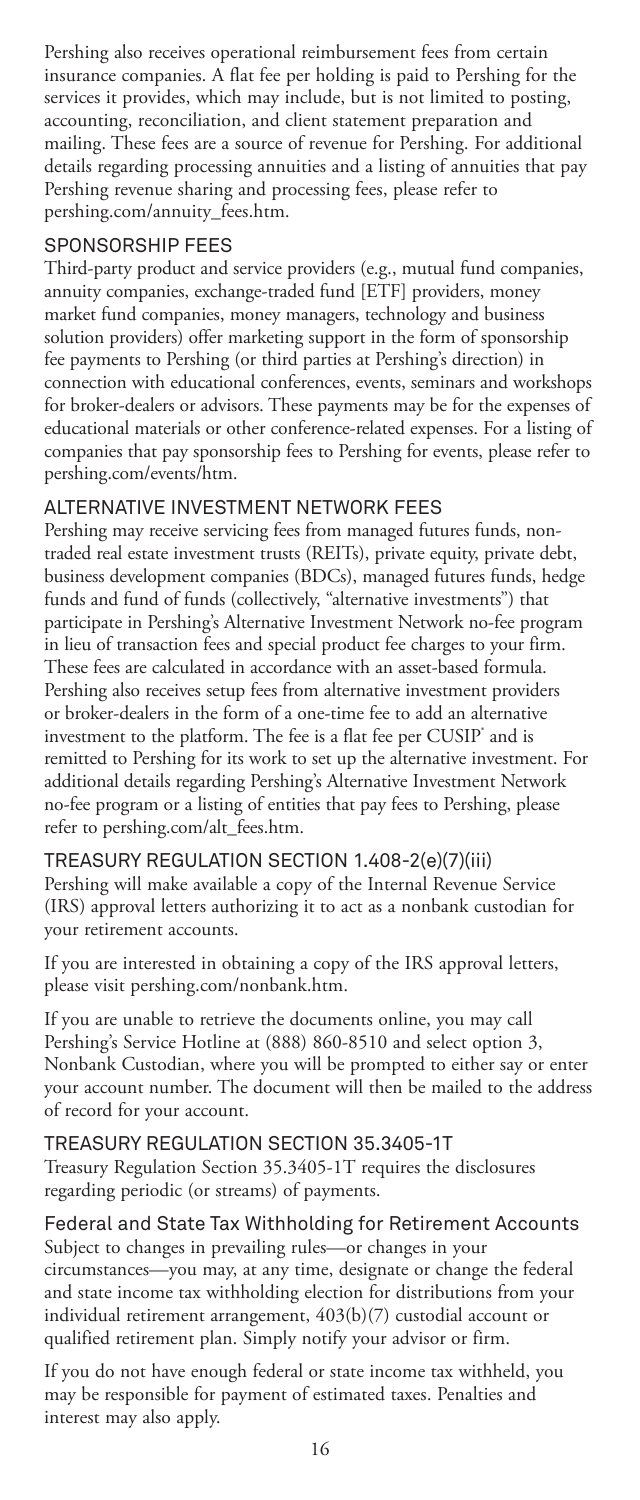# MSRB RULE G-15 AND SEC RULE 10b-10

Both the MSRB and SEC require disclosures regarding electronic confirmations.

# Electronic Confirmations

Certain clients receive electronic confirmations through Depository Trust Company (DTC) or other delivery systems in lieu of hard copy confirms. You should be aware that any terms, conditions and disclosures set forth on hard copy confirmations will continue to apply to each confirm processed electronically, including the following:

- > Securities purchased on a cash or margin basis are, or may be, hypothecated and, under such circumstances, commingled with securities carried for other clients. Such securities will be withdrawn from hypothecation after receipt of payment.
- > If sufficient funds are not already in your cash account to cover a purchase transaction, it is agreed that you will (1) make full payment for the securities described on the confirmation no later than the stated settlement date, and (2) not sell such securities prior to making payment.
- > If Pershing does not receive full payment for securities purchased by you, Pershing may, at its option, cancel the transaction without notice to you.
- > If sold securities are not already held in your account with Pershing, it will act upon your representation that you or your principal own such securities. It is agreed that you will deposit the securities with Pershing no later than the transaction settlement date.
- > If securities sold by you are not delivered to Pershing in proper form on or after the first trading day after settlement date, Pershing may, at its option, cancel or otherwise liquidate the transaction without notice to you.
- > You will be liable to Pershing for any loss without limitation, including all expenses, attorney's fees, and other costs incurred by Pershing, and interest thereon, as a result of a cancelled or liquidated transaction.
- > Call features may exist for securities. Call features for fixed income securities may affect yield. Complete information will be provided on request.
- > The ratings that appear in the description of some fixed income securities have been obtained from rating services that Pershing believes to be reliable. However, Pershing cannot guarantee their accuracy. Securities for which ratings are not available are marked "UNRATED."
- > With transactions involving a security that (1) has an interest in or is secured by a pool of receivables, or (2) is subject to continuous prepayment, such as asset-backed or collateralized mortgage obligations (CMOs), the actual yield of such security may vary according to the rate at which the underlying asset is prepaid. Information concerning the factors that affect yield (including estimated yield, weighted average life and the prepayment assumptions of underlying yield) will be furnished upon your written request.
- > It is understood and agreed that all transactions are subject to the rules and customs of the exchange or market (and its clearing house, if any) where they are executed. The name of the broker or party and the time of execution will be furnished upon request.
- > Commission rates are subject to negotiation. Any commission charged to you may be more or less than commissions charged to or by others in similar transactions. The source and amount of other commissions charged by Pershing in connection with the transaction will be furnished upon request.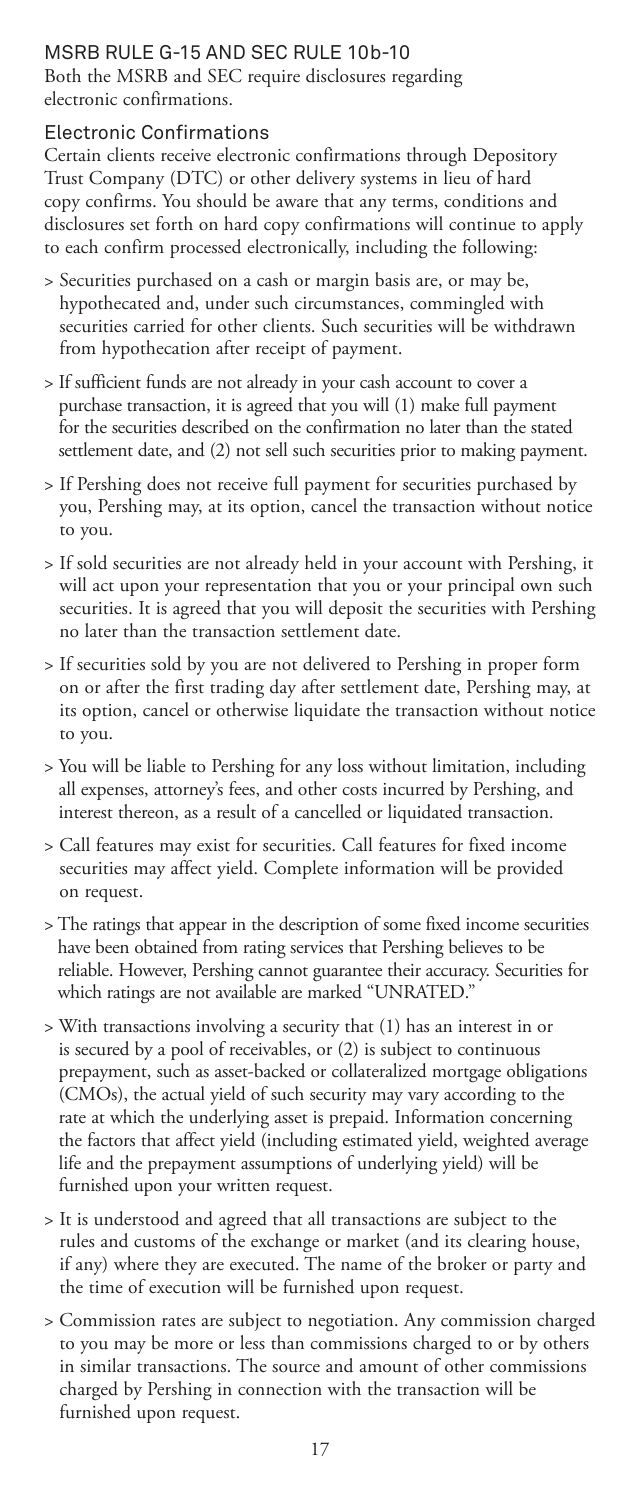> Provisions of agreements and contracts shall inure to any successor of your firm or Pershing. Agreements and contracts are governed by the laws of the state of New York.

# REGULATION F

Regulation E of the Consumer Financial Protection Bureau establishes disclosures regarding electronic transfers. In addition to the disclosures in this section, you should review the account terms and conditions and other disclosures regarding electronic transfers that are provided to you by your firm. Please note that this disclosure section is not applicable to international remittance transfers. Contact your firm in the event that you have any questions regarding international remittance transfers you have requested.

# Electronic Transfers

Electronic transfers include:

- > *Direct Deposits*—You provide your checking account information to a company (such as employer, Social Security Administration) and the company electronically sends deposits to your checking account, which credits the brokerage account.
- > *Authorized Debits*—You provide your checking account information to a company (such as mortgage, utility) and the company electronically sends debits to your checking account, which debits the brokerage account.
- > *Debit Card Transactions*—Any merchant purchase, automatic teller machine (ATM) withdrawal or cash advance done with the debit card issued from the account.
- > *Electronic Check Conversion*—You authorize a merchant or other payee to make a one-time electronic payment from your checking account using information from your check to pay for purchases or to pay bills.

If you have any questions regarding electronic transfers, call Pershing's Asset Management Account Department at (800) 547-7008 or at (201) 413-4624. You may also write to Pershing at:

Pershing LLC Asset Management Account Department One Pershing Plaza, Fifth Floor Jersey City, NJ 07399

Contact Pershing immediately if you think your statement or transfer receipt is incorrect, or if you need more information about a particular transfer. Pershing must hear from you within 60 days of the date of the first statement on which the transfer in question appeared. When contacting Pershing, please provide:

- > Your name
- > Account number
- > Dollar amount of the transfer
- > Description of the transfer
- > Explanation indicating why you believe there is an error or why you need more information

If you notify Pershing verbally, it may request that you submit your inquiry in writing. If not received within 10 business days of Pershing's request, Pershing may not credit your account.

Pershing will inform you of the results of Pershing's investigation within 10 business days after it receives your inquiry and it will promptly correct any error.

If Pershing needs more time to investigate your inquiry, Pershing will credit your account in the amount of the transfer in question so that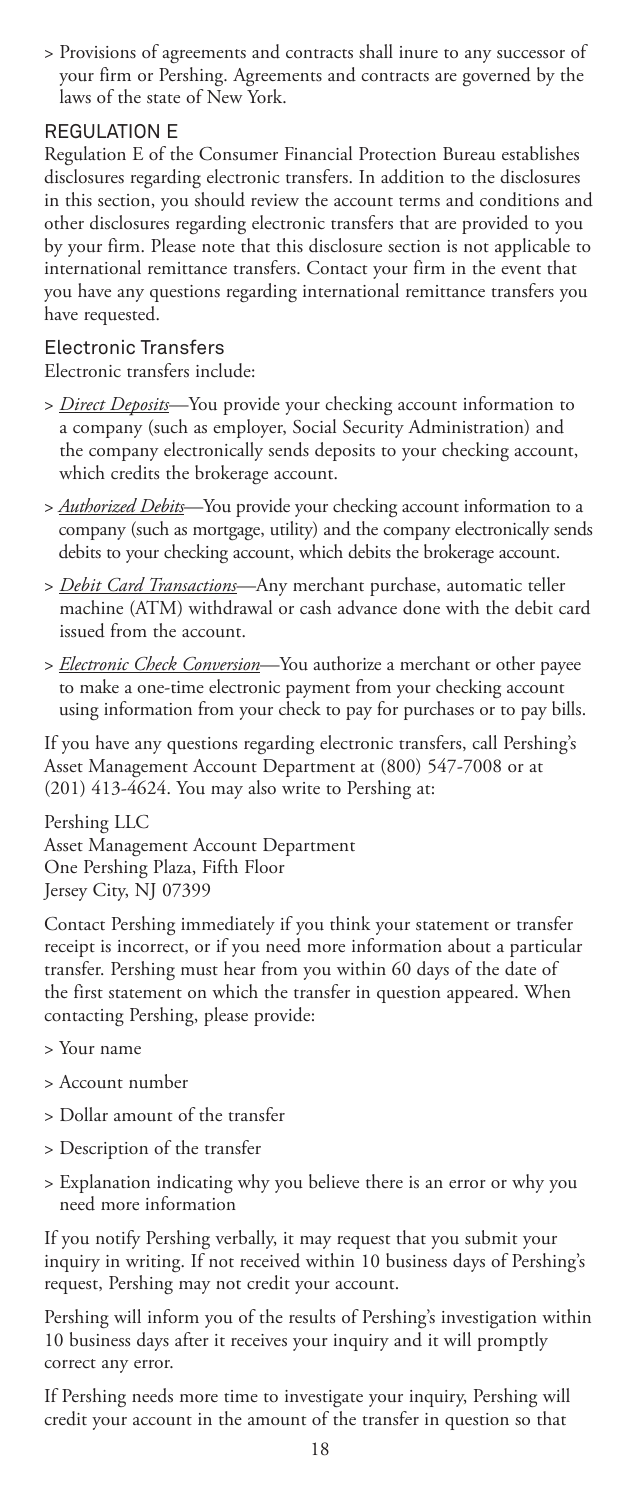you have use of the funds during Pershing's investigation, which may take up to 45 days to complete.

Pershing will inform you of the results within three business days after completing its investigation. If Pershing decides that there was no error, it will send you a written explanation. You may request copies of the documents that Pershing uses in its investigation.

If you have any questions, contact your advisor or firm. You may also contact Pershing's Asset Management Account Department at (800) 547-7008 or (201) 413-4624, or by fax at (201) 413-5304.

#### SEC RULE 17F-1

SEC Rule 17f-1 requires that all lost or stolen securities be reported.

### Lost Securities

If your periodic client statement indicates that securities were forwarded to you and you have not received them, you should immediately notify your firm or Pershing. If notification is received within 120 days after the mailing date, as reflected on your periodic statement, replacement will be made free of charge. Thereafter, a fee for replacement may apply.

#### FINRA RULE 4370

FINRA Rule 4370 requires the disclosure of Pershing's business continuity plan in the event an interruption occurs to Pershing's normal course of business.

### Pershing's Business Continuity Plan

To address interruptions to Pershing's normal course of business, Pershing maintains a business continuity plan, which includes geographically dispersed data centers and processing facilities. The plan is annually reviewed and updated as necessary.

The plan outlines the actions Pershing will take in the event of a building, city or regional incident, including:

- > Continuous processing support by personnel located in unaffected facilities
- > Relocating technology or operational personnel to alternate regional facilities
- > Switching technology data processing to an alternate regional data center

All Pershing operational facilities are equipped for resumption of business and are tested. Regarding all circumstances within Pershing's control, Pershing's recovery time objective for business resumption is four (4) hours or less, depending upon the availability of external resources.

If your firm experiences a significant business interruption, you may contact Pershing directly to process limited trade-related transactions, cash disbursements and security transfers. Instructions to Pershing must be in writing and transmitted via facsimile to (201) 413-5368 or by postal service as follows:

Pershing LLC P.O. Box 2065 Jersey City, NJ 07303-2065

For additional information about how to request funds and securities when your firm cannot be contacted due to a significant business interruption, please select the Business Continuity and Other Disclosures link at the bottom of the home page on the Pershing website at pershing.com. You may also call (201) 413-3635 for recorded instructions.

If you cannot access the instructions from the above website or telephone number, you may call (213) 624-6100, extension 500, an alternate Pershing number for recorded instructions.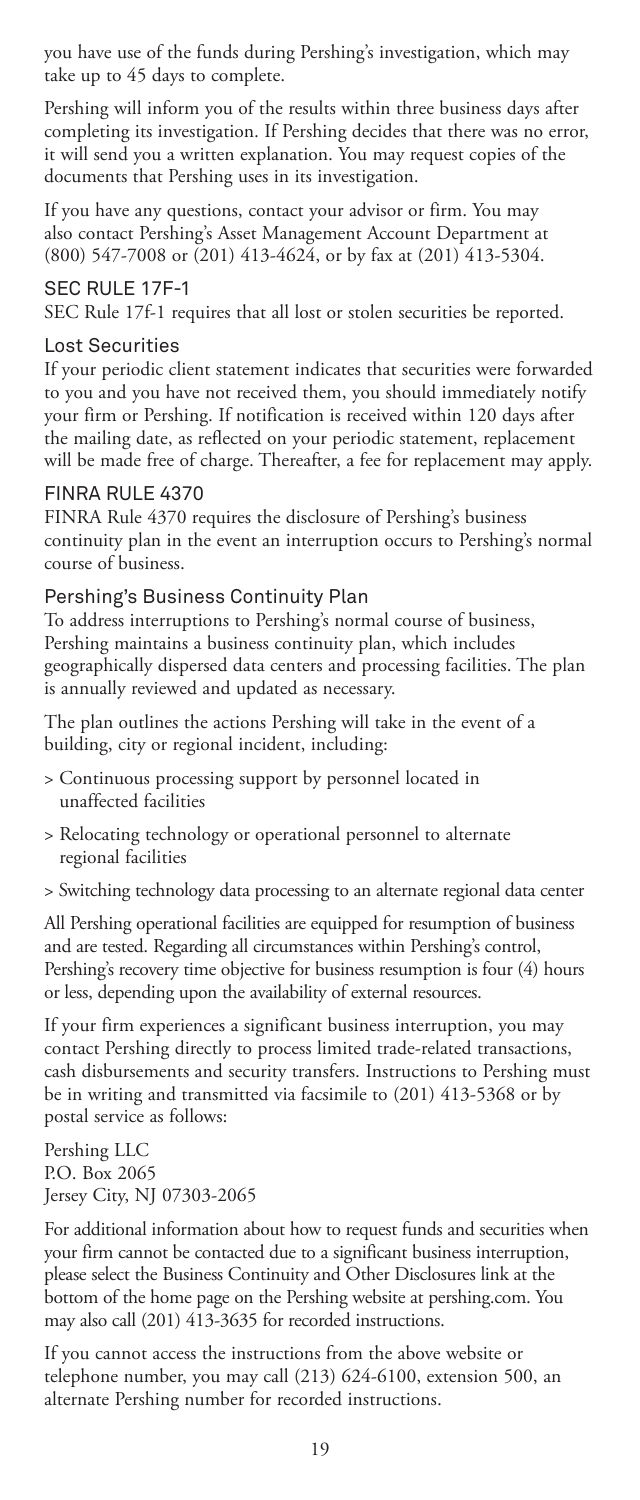# FINRA RULE 2266

FINRA Rule 2266 requires Pershing to disclose SIPC contact information.

# SIPC Contact Information

Information regarding SIPC, including a SIPC brochure, may be obtained by contacting SIPC via its website at sipc.org or by telephone at (202) 371-8300.

# FINRA RULE 2267

FINRA Rule 2267 requires Pershing to provide information about FINRA's BrokerCheck program.

# FINRA BrokerCheck Program

An investor brochure that includes information describing FINRA BrokerCheck may be obtained from FINRA. The FINRA BrokerCheck Hotline Number is (800) 289-9999. The FINRA website address is finra.org.

# MUNICIPAL SECURITIES RULEMAKING BOARD® (MSRB®) INVESTOR EDUCATION AND PROTECTION

An investor brochure that describes the protections available under MSRB rules and instructions on how to file a complaint with an appropriate regulatory authority can be found on the MSRB website, msrb.org.

Pershing LLC is registered with the Securities and Exchange Commission (SEC), MSRB, FINRA and NYSE.

# ADDITIONAL DISCLOSURES

# Credit Interest

You may receive interest on positive account balances, referred to as "free credit balances," provided that the funds are awaiting reinvestment and are subject to certain minimum balances and time requirements. Pershing and your firm may receive compensation based on the amount of free credit balances in client accounts. If you maintain free credit balances in your account solely for the purpose of receiving credit interest, and have no intention of investing the funds in the future, contact your advisor or firm to discuss your investment options.

# Important Information on Check Disbursements

In situations where you request a check disbursement from your account, Pershing will receive and retain any interest or earnings generated on the amount of the check from the date that it is disbursed until its final settlement and payment.

# Transactions in Listed Options

If you purchase options listed on the U.S. national options exchanges, you should review the Characteristics and Risks of Standardized Options disclosure published by The Options Clearing Corporation (OCC). You may obtain a copy of the options disclosure document from your advisor or by visiting the OCC website at optionsclearing.com/about/publications/character-risks.jsp.

# Unit Investment Trust Payments

When Pershing acts upon the instruction of your firm to execute the purchase of a unit investment trust, Pershing may receive a payment based on the volume of sales processed by Pershing. Your firm may receive a monetary concession for the sale of the unit investment trust to you. Such payments are disclosed in the applicable unit investment trust prospectus. Additional information regarding such payment is available at pershing.com/UIT\_fees.html.

# Auction Rate Securities Payments

Pershing may receive payments from the distribution agent for trades in municipal auction rate securities and closed-end fund/preferred auction rate securities executed by Pershing upon your firm's instruction. These payments are not charged to or paid by you. Additional information regarding such payments is available at pershing.com/ARS\_fees.html.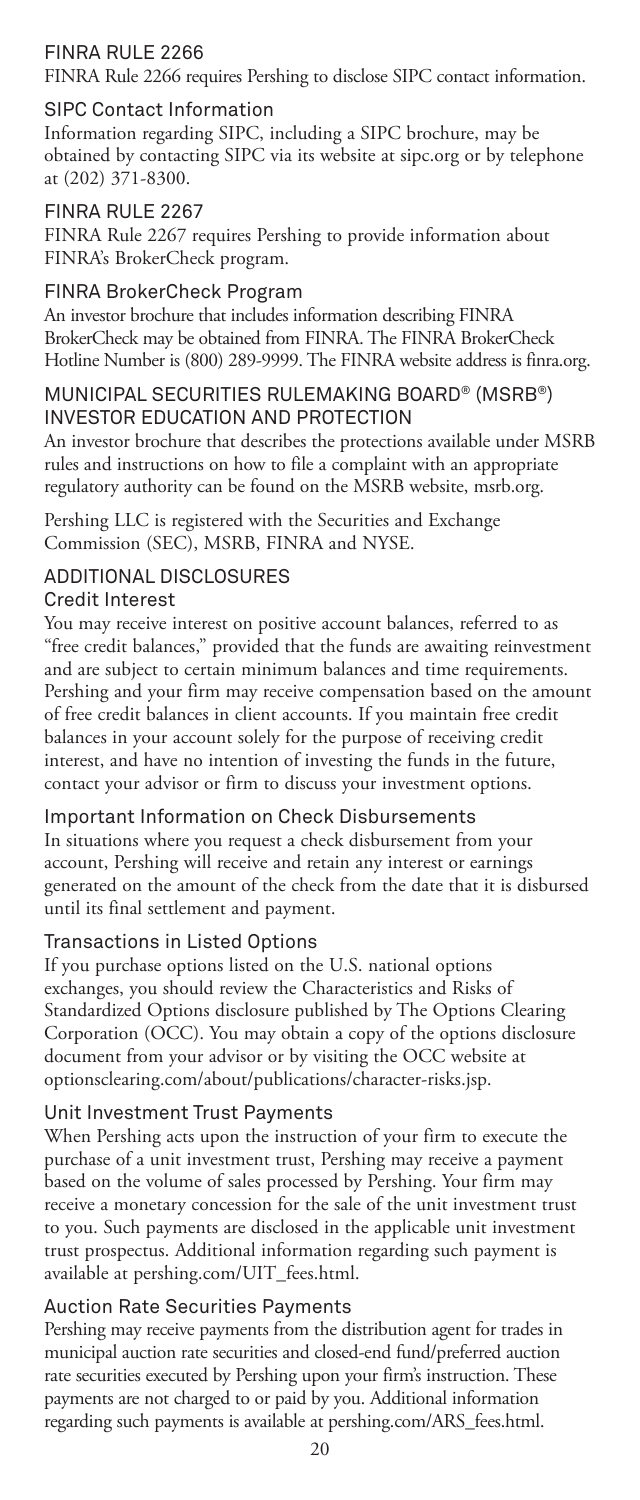# Float Disclosure

Pershing may obtain a financial benefit attributable to the cash balances in any account (including Employee Retirement Income Security Act accounts) that are held by Pershing in accounts that it has with major money center banks (the names of which will be provided upon request). These cash balances result from (1) cash awaiting investment or (2) cash pending distribution. Pershing's financial benefit may be in the form of interest earned on such balances and/or reductions in interest expenses that Pershing would otherwise pay to such money center banks. To the extent that the financial benefit is in the form of interest paid to Pershing, it is often paid at the federal funds rate.

With respect to cash awaiting investment (e.g., new contributions), Pershing obtains such financial benefit until the funds are invested in a money market fund or are used to purchase securities. If an account agreement provides for the automatic investment into a money market fund, such investment will take place on the day after the receipt of cash (and the financial benefit will be one day), unless instructions are received to manually purchase money fund shares on the same day that cash is received. Such instructions must be received before the cutoff time established by each money market fund available to the account. If the account agreement does not provide for automatic investment into a money market fund, such investment will take place on the day after the receipt of appropriate instructions.

When Pershing receives a request for a distribution by check, the account is charged (debited) on the date the check is written. Cash is transferred to a Pershing disbursement account maintained with a major money center bank on the day the check is presented for payment. Pershing mails disbursement checks on the same day that they are written. Pershing may obtain the financial benefit described above from the date the check is written until the date the check is presented for payment, the timing of which is beyond the control of Pershing. When a distribution is requested using an Automated Clearing House instruction, Pershing receives a one-day financial benefit in connection with the distribution. If the distribution is made using the Federal Reserve wire system, Pershing receives no financial benefit in connection with the distribution.

# Foreign Currency Transactions

Pershing may execute foreign currency transactions as principal for your account. Pershing's currency conversion rate will not exceed the highest interbank conversion rate identified from customary banking sources on the conversion date or prior business day, increased by up to 1%, unless a particular rate is required by applicable law.

Your firm may also increase the currency conversion rate. Conversion rates may differ from rates in effect on the date a dividend, interest payment or corporate action is credited or declared.

Unless you instruct your firm otherwise, Pershing may automatically convert foreign currency to or from U.S. dollars for dividends, interest and corporate actions.

# Special Note for Non-U.S. Accounts

With respect to assets custodied by Pershing on your behalf, income and capital gains or distributions to you from your account may be taxable in your home jurisdiction and/or country of tax residence. Please consult your tax advisor for the appropriate tax treatment of your transactions.

#### Liens and Levies

If, for any reason, your account is subject to a lien or levy directed to Pershing, Pershing will abide by the directions of the federal, state or other levying authority unless Pershing receives: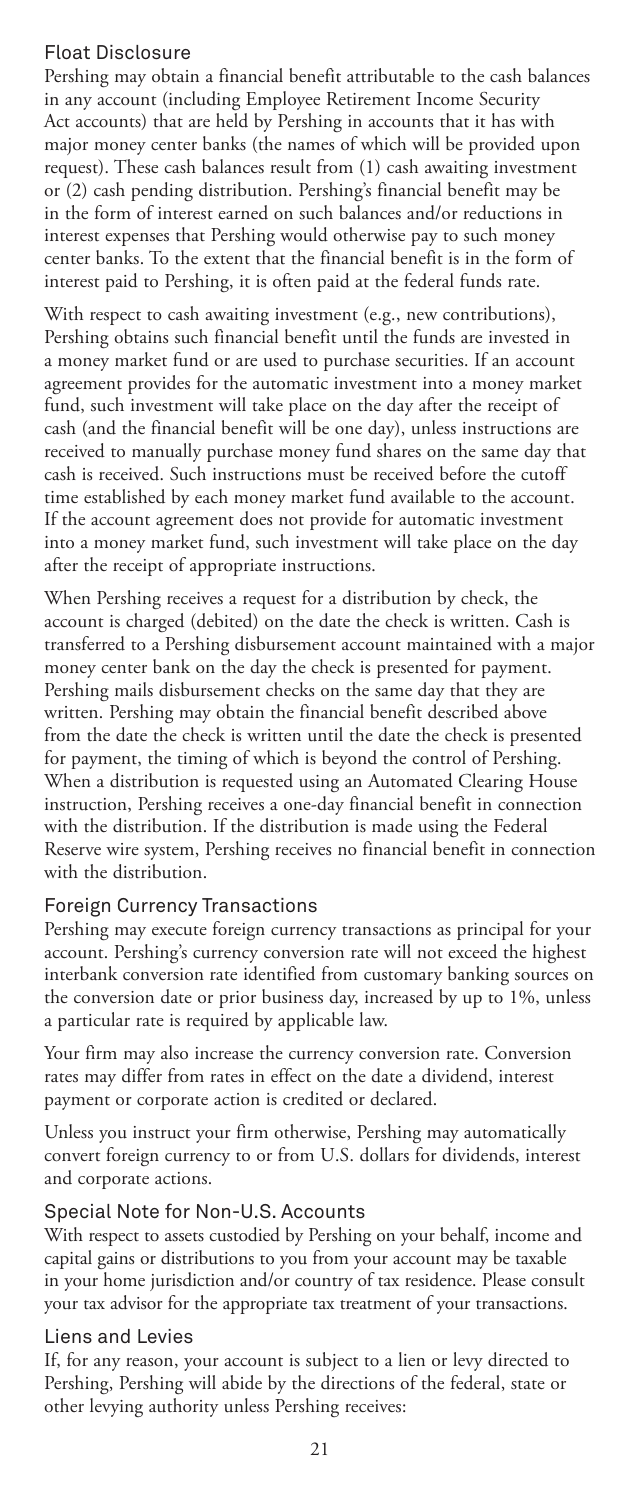> A court order staying or quashing the lien or levy

> Some other form of release from the levying authority

If Pershing receives a lien or levy on your account, you may be assessed a reasonable processing fee.

### Important Notice for California Residents

Pursuant to California state law (Part 3, Title 10, Chapter 7), Pershing, as custodian of your assets, may be required to transfer your assets to the State of California in the event that no activity occurs within the statutorily defined time period. The state law defines the time period as 24 to 30 months where there is no activity within the account, or communication between the account owner and the firm.

# Extended-Hours Trading

**Terms.** Extended-hours trading sessions offer the ability to trade all NMS equity securities that have not been halted both before and after the regular market session (9:30 a.m. to 4 p.m. [ET]). Increased trading opportunity means increased ability to react to news and earnings reports that occur during pre-and post-market sessions.

The following sections provide important information regarding Pershing's extended-hours trading sessions:

**Session Times.** Pre-Market Trading—8:00 a.m. to 9:15 a.m. each business day.

After-Market Trading—4:01 p.m. to 6:29:59 p.m. each business day.

**Allowable Order Types.** Limit orders only.

**Order Size.** Round lots, mixed lots and odd lots, with a maximum order size of 99,999 shares per order.

**Order Duration.** Orders entered are only in force for the trading session during which they were entered. Good till canceled (GTC), good this day (GTD), good this week (GTW) and good this month (GTM) orders are not allowed.

**Securities Available.** NMS equity securities are eligible for trading.

NOTE: Non-NMS Quotation Service (NNQS), Pink Sheets and securities traded on foreign exchanges are not eligible for extendedhours trading.

**How Pershing Executes Extended-Hours Trades.** Pershing executes extended-hours trades by routing orders to a participating exchange. The market center will automatically match client buy and sell orders, with bids and offers they are holding. In addition, markets may be linked to other exchanges or electronic trading systems to improve the opportunity for your order to be executed.

**Types of Orders That Can Be Placed During Extended-Hours Trading.** Only limit orders may be entered in both the pre- and postmarket trading sessions. Other types of orders and order qualifiers, such as market, stop, all-or-none (AON) and fill-or-kill (FOK) are not currently available. The minimum order size is one (1) share and the maximum order size is 99,999 shares per order.

**Short Sales During Extended-Hours Trading.** Short sales are permitted during extended-hours trading sessions. An affirmative determination is required to verify that the security is available to borrow.

**Duration of Orders Placed During Extended-Hours Trading.** Orders placed during extended-hours trading sessions are only good for the session during which the order is placed. If the order is not executed during a specific extended-hours session, the order expires at the end of that session and does not roll over to the next regular hours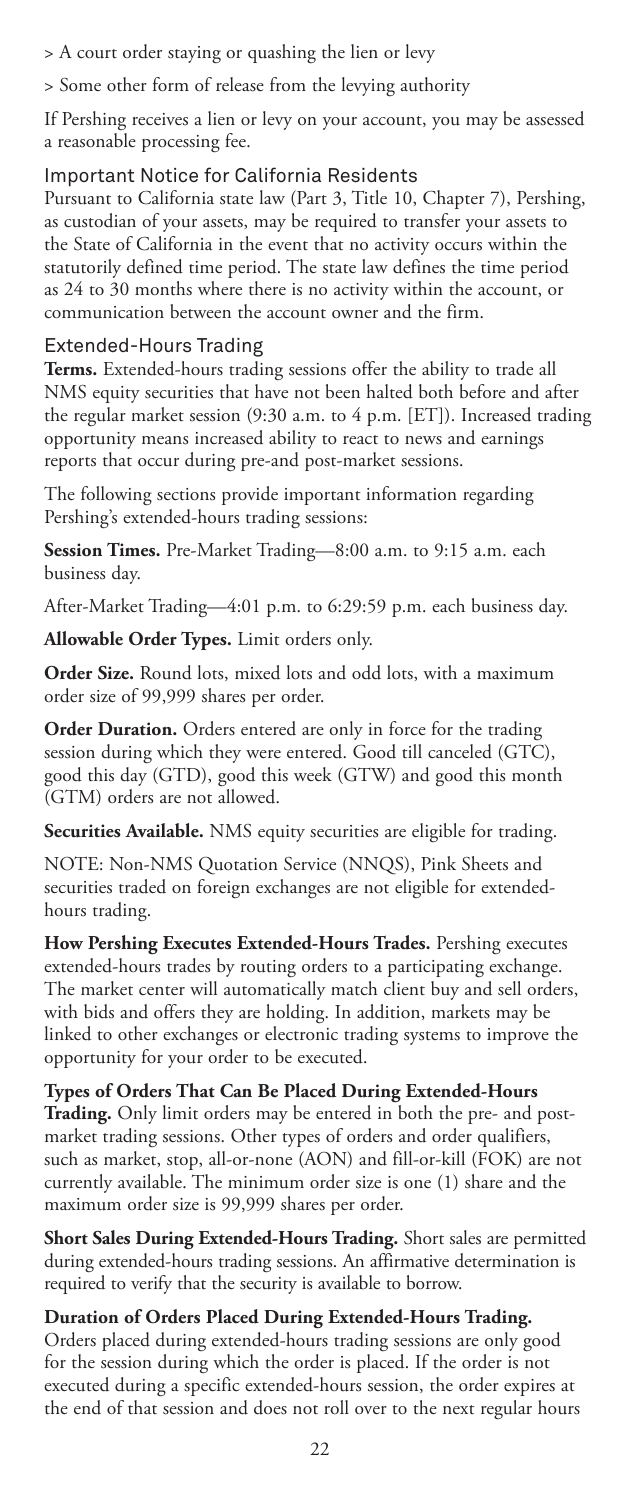or extended-hours session. Similarly, orders from the regular trading session do not roll over to the extended-hours session. Orders not yet executed can be canceled in the same manner as regular session orders before the close of that session.

Orders executed during an extended-hours session are considered to have been executed during that day's regular session for settlement and clearing purposes. Settlement dates for extended-hours trades follow the same rules as regular hours trading. For instance, if settlement is two business days after the day on which the transaction occurred and your pre-market order to buy is executed on Monday, the 6th day of the month, the settlement date is Wednesday, the 8th day of the month, and payment is due at that time.

**Margin Requirements for Extended-Hours Trading.** Margin requirements remain the same as during regular trading hours. A stock's margin eligibility during an extended-hours session is computed using the closing price of the previous regular market session.

**Risks.** As with any securities trading, there are risks. Additional risks associated with extended-hours trading include:

*Risk of Timing of Order Entry*—All orders entered and posted during extended-hours trading sessions must be limit orders. You must indicate the price at which you would like your order to be executed. By entering the price, you agree not to buy for more or sell for less than the price you entered, although your order may be executed at a better price. Your order will be executed if it matches an order from another investor or market professional to sell or purchase on the other side of the transaction. In addition, there may be orders entered ahead of your order by investors willing to buy or sell at the same price. Orders entered earlier at the same price level will have a higher priority. This means that if the market is at your requested price level, an order entered prior to your order will be executed first. This may prevent your order from being executed in whole or in part.

*Risk of Execution Pricing*—For extended-hours trading sessions, quotations will reflect the bid and ask currently available through the used quotation service. The quotation service may not reflect all available bids and offers posted by other participating ECNs or exchanges, and may reflect bids and offers that may not be accessible through Pershing or respective trading partners. This quotation montage applies for both pre- and post-market sessions.

Not all systems are linked. Therefore, you may pay more or less for your security purchases or receive more or less for your security sales through a participating ECN or exchange than you would for a similar transaction on a different ECN or exchange.

*Risk of Communications Delays or Failures*—Delays or failures in communications due to a high volume of orders or to other computer or system problems, including Internet disruptions, may cause delays in or prevent the execution of your order. Any communication or computer problems experienced by Pershing, its designated order manager, or participating ECN or exchange, may prevent or delay the order from being executed. Pershing reserves the right to temporarily or permanently close an extended-hours trading session without prior notification in the event of system failures or unforeseen emergencies. Pershing will not be held liable for missed executions in the case of a system failure.

*Risk of Lower Liquidity*—Liquidity refers to the ability to buy and sell securities. Generally, if there are more orders available in the market, then the security is more liquid. Due to limited trading activity in the extended-hours trading sessions, the liquidity in these sessions may be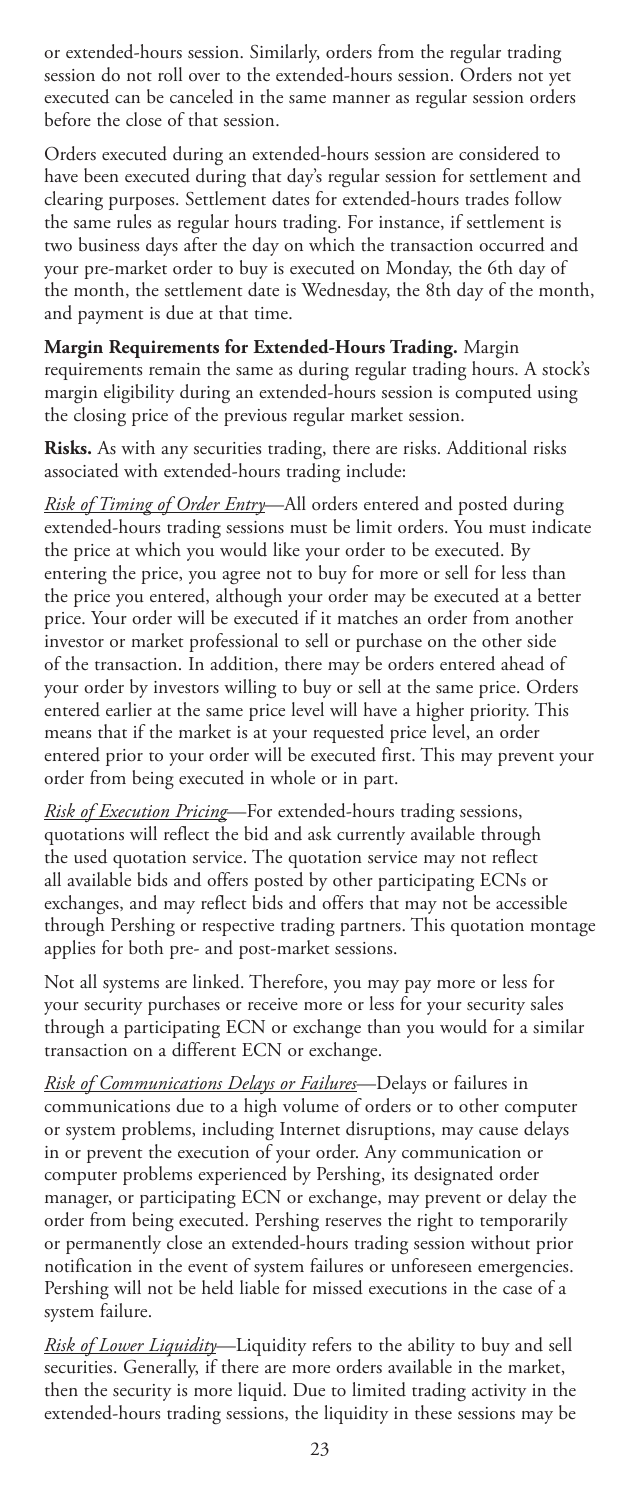significantly less than during regular market hours. Lower liquidity may prevent your order from being executed in whole or in part, or from receiving as favorable a price as you might receive during regular trading hours. In addition, lower liquidity means fewer shares of a given security are being traded, which may result in larger spreads between bid and ask prices and volatile swings in stock prices.

*Risk of Trading Halts*—News stories may have a significant impact on stock prices during extended-hours trading sessions. The SEC, FINRA, or a stock exchange may impose a trading halt when significant news has affected a company's stock price. Any SEC-, FINRA-, or exchangeimposed trading halt will be enforced. Pending orders for a security will be held upon imposition of a trading halt for that security and reinitiated upon resumption of trading during that session.

*Risk of Duplicate Orders*—There is a risk of duplicate orders if you place an order for the same security in both an extended-hours session and the regular trading session, even if that order is a day order. Orders executed during regular trading hours may not be confirmed until after the post-market extended trading session has already begun. Similarly, orders executed in the pre-market session may not be confirmed until after regular trading has begun.

*Risk of Partial Executions*—Orders placed during extended trading hours are entered through a participating ECN or exchange, which may be linked to other ECNs or exchanges. Because you cannot add qualifiers to an order, such as AON or FOK, a round lot order may be filled in part by an odd lot or mixed lot order, leaving stock left over to buy or to sell. There is a risk that the remaining order may not be filled during the extended-hours session. An odd lot may not be represented in the displayed quote. This would occur in instances in which an order has an execution leaving an odd lot. There are no execution guarantees for an odd lot or the odd lot portion of a mixed lot portion of an order.

*Risk of Lack of Calculation or Dissemination of Underlying Index Value or Intraday Indicative Value*—For certain derivative securities products, an updated underlying index value or intraday indicative value may not be calculated or publicly disseminated in extended-hours trading. Since the underlying index value and intraday indicative value are not calculated or widely disseminated during the opening and late trading sessions, an investor who is unable to calculate implied values for certain derivative securities products in those sessions may be at a disadvantage to market professionals.

*Risk of Higher Volatility*—Volatility refers to the changes in price that securities undergo when trading. Generally, the higher the volatility of a security, the greater its price swings. There may be greater volatility in extended-hours trading than in regular market hours. As a result, your order may only be partially executed, or not at all, or you may receive an inferior price in extended-hours trading than you would during regular market hours.

*Risk of News Announcements*—Normally, issuers make news announcements that may affect the price of their securities after regular market hours. Similarly, important financial information is frequently announced outside of regular market hours. In extended-hours trading, these announcements may occur during trading and, if combined with lower liquidity and higher volatility, may cause an exaggerated and unsustainable effect on the price of a security.

*Risk of Wider Spreads*—The spread refers to the difference in price for which you can buy and sell a security. Lower liquidity and higher volatility in extended-hours trading may result in wider than normal spreads for a particular security.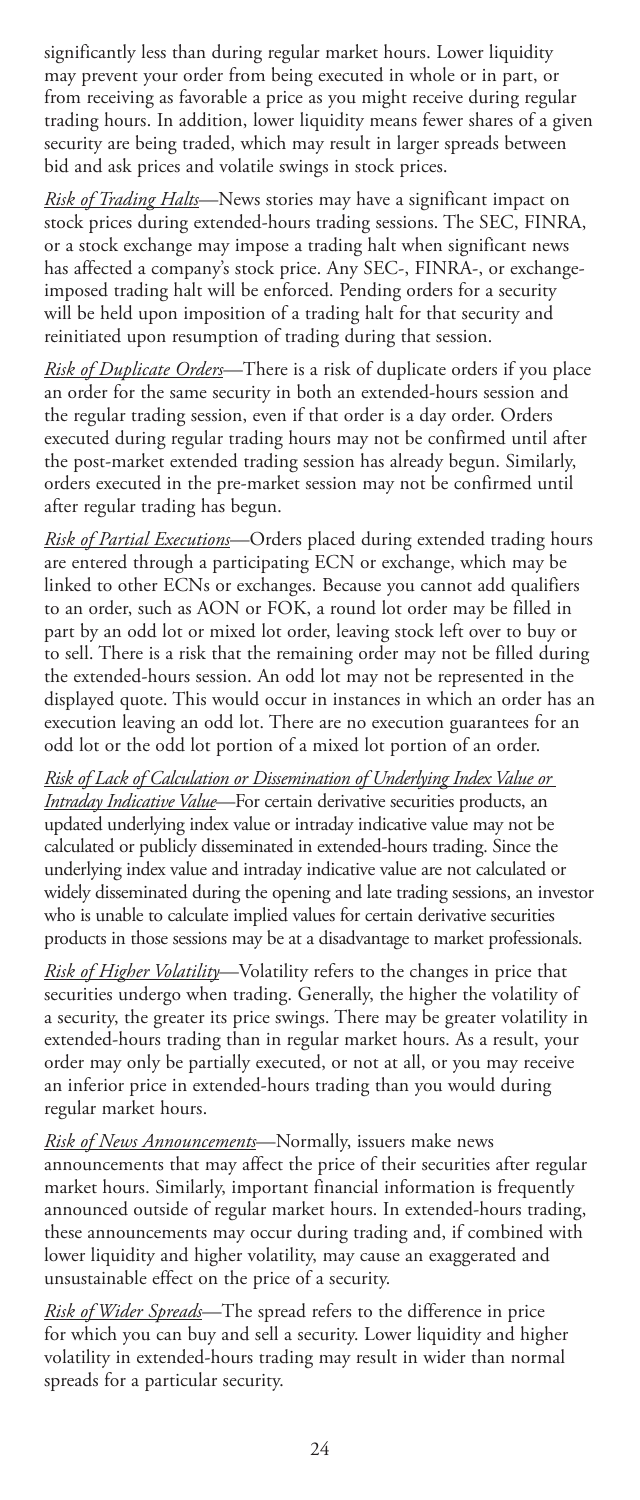# Confirmation of Executions and/or Cancellations

Confirmations of executions or cancellations may be delayed, erroneous (e.g., due to computer system issues) or cancelled/adjusted by an exchange or market center. Any reporting or posting errors, including errors in execution prices or cancellations, will be corrected to reflect what actually occurred in the marketplace; you will be bound by such terms. The cancellation of an order is not guaranteed. The order will only be cancelled if the request to cancel is received by the market center to which the order was routed and matched with the order to be cancelled before it is executed. During market hours, it is rarely possible to cancel a market order or a marketable limit order, as such orders are subject to immediate execution. You should not assume that any order has been executed or canceled until you have received a transaction or cancellation confirmation from your financial organization or Pershing.

# Money Market Mutual Fund Confirmations

Confirmations for Money Market Mutual Fund purchases processed through the sweep platform are not sent pursuant to SEA Rule 10b-10(b)(1).

# Pershing's Impartial Lottery Process: Partial Calls

Information about Pershing's impartial lottery process can be found on pershing.com/lottery.htm. You may also request a printed copy of this information by calling (888) 367-2563, option 3 then option 5.

When a security is subject to a partial redemption, pursuant to FINRA Rule 4340, Pershing must have procedures in place that are designed to treat clients fairly in accordance with an impartial lottery process.

When an issuer initiates a partial call of securities, the depository holding such securities (typically, the Depository Trust and Clearing Corporation, or DTCC) conducts an impartial, computerized lottery using an incremental random number technique to determine the allocation of called securities to participants for which it holds securities on deposit (including Pershing). Because DTCC's lottery is random and impartial, participants may or may not receive an allocation of securities selected for redemption.

When Pershing is notified that it received an allocation of called securities, Pershing conducts a similar, computer-generated random lottery. The lottery determines the accounts that will be selected and the number of securities in the account that will be redeemed. Allocations are based on the number of trading units held in the account. The probability of any trading unit held by an account being selected as called in a partial call is proportional to the total number of trading units held through Pershing.

Once the lottery is complete, Pershing notifies introducing brokerdealers whose introduced accounts have received an allocation. Securities registered in the client's name, either in transit or held in custody, are excluded from the Pershing lottery process.

Pershing initiates the lottery process by identifying the accounts holding the called security, the total par value of the called securities held, and the trading unit of the security.

Example (unit of trade = \$25,000):

| Par Value | <b>Number of Trading Units</b> |
|-----------|--------------------------------|
| \$100,000 |                                |
| \$75,000  | 3                              |
| \$150,000 | 6                              |
| \$50,000  | 2                              |
| \$25,000  |                                |
| \$25,000  |                                |
| \$75,000  | 3                              |
|           |                                |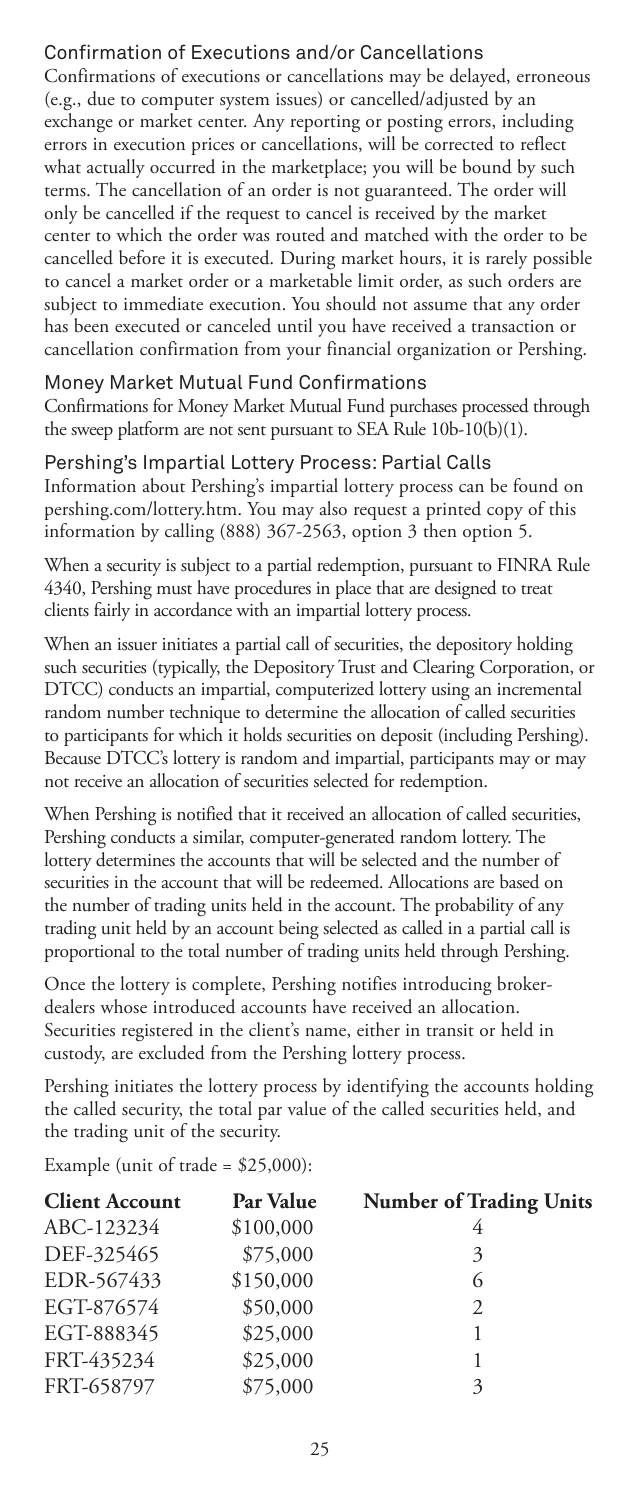In brief, the allocation process involves the following steps:

- > The number of trading units held in each account is identified.
- > A sequential number is assigned to each trading unit (e.g., account EDR-567433 would be assigned six numbers).
- > A random number is generated that will result in one of these trading units being the first unit in the selection process.
- > Thereafter, the trading units participating in the allocation are based on an incremental random number technique until the number of trading units allocated to Pershing is exhausted.

### **Additional Information:**

- > The allocation of called securities is not made on a pro-rata basis. Therefore, it is possible that a client may receive a full or partial redemption of shares held. Conversely, it is also possible that a client may not have any securities selected for redemption at all.
- > When a partial call is deemed favorable to the holders of the called security, Pershing will exclude certain accounts from the lottery. Excluded accounts will include Pershing's proprietary and employee accounts, as well as proprietary and employee accounts of introducing broker-dealers (if Pershing carries and clears those accounts). No allocation will be made to these proprietary and employee accounts until all other client positions at Pershing in such securities have been called. When a partial call is deemed unfavorable to holders of the called security, Pershing will not exclude any accounts from the lottery.
- > If the partial call is made at a price above the current market price as captured in Pershing's price reporting system, Pershing will generally categorize the partial call as one that is favorable to the holders of such security. If the partial call is made at a price that is equal to or below the current market price of the security as captured in Pershing's price reporting system, Pershing will generally categorize that call as one that is unfavorable to holders of the security.
- > Clients have the right to withdraw uncalled, fully paid securities from Pershing at any time prior to the cutoff date and time established by the issuer, transfer agent and/or depository with respect to the partial call. Clients also have the right to withdraw excess margin securities, provided that the client account is not subject to restriction under Regulation T or that such withdrawal will not cause an undermargined condition.

Estimated Annual Income and Estimated Yield The following disclosure pertains to estimated annual income (EAI) and estimated current yield (ECY) figures displayed on Pershing LLC's brokerage account statements.

The EAI and ECY figures are estimates and for informational purposes only. These figures are not considered to be a forecast or guarantee of future results. These figures are computed using information from providers believed to be reliable; however, no assurance can be made as to the accuracy. Since interest and dividend rates are subject to change at any time, and may be affected by current and future economic, political and business conditions, they should not be relied on for making investment, trading or tax decisions. These figures assume that the position quantities, interest and dividend rates, and prices remain constant. A capital gain or return of principal may be included in the figures for certain securities, thereby overstating them.

The EAI figure for U.S. government, corporate and municipal securities is computed by multiplying the coupon rate by the quantity of the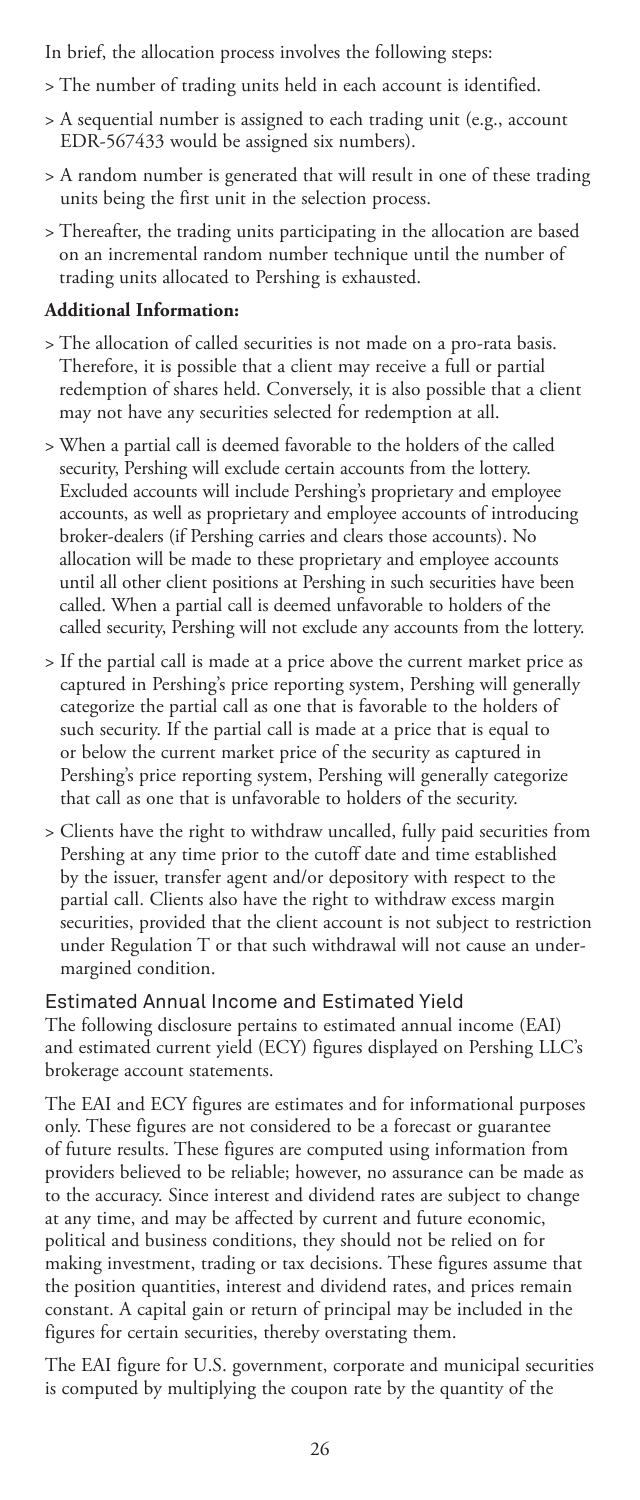security and then dividing that figure by 100. The resulting figure is reflected on the brokerage account statement in the EAI field.

The EAI for equity, mutual fund, unit investment trust and exchangetraded fund securities is computed using either a historical methodology (HM) or projected methodology (PM), depending on the information from the issuer. The PM annualizes the latest regular cash dividend. The HM accumulates the regular cash dividends over the past twelve months. If there is less than one year of dividend history, the accumulated dividends are annualized. The EAI for preferred securities is computed using the PM. The HM or PM figure, whichever is calculated, is then multiplied by the quantity of the security and the resulting figure is reflected on the brokerage account statement in the EAI field.

The following are important caveats to the HM figure and PM figure.

- > The figure is denominated in the same currency as the dividend announcement.
- > The figure does not contemplate special or extra dividends.
- > When a security pays its first dividend with no specificity as to dividend frequency, the initial dividend will be the reported figure.
- > If a security announces a stock split and does not announce a new dividend rate, the figure will be adjusted on the ex-distribution/ dividend date.
- > For a called security, the figure will remain unchanged until the payment date, at which point it will revert to zero.
- > The figure for Canadian securities is calculated the same way as for U.S. securities.
- > The figure for mutual funds only includes dividends treated as income.
- > The figure will be zero under the following scenarios: a security that has only paid capital gains during the preceding year; a security that has only had stock splits, stock (not cash) dividends or reverse stock splits during the preceding year; a security other than an open-end mutual fund (excluding a money market fund), ADR preferred, or exchange-traded fund which rescinds or omits a dividend payment; and a security from an issuer which is in arrears and uncertain about its ability to make a dividend payment.

The ECY figure is computed by dividing the EAI figure by the current market price of the security, which may be higher or lower than the purchase price, and then the figure is multiplied by 100. The resulting figure is reflected on the brokerage account statement in the ECY field. With specific regard to a fixed income security, the initial purchase confirmation oftentimes reflects yield to maturity, yield to call and/or yield to worst figures which are more relevant figures from the point of purchase.

#### Trailing Stop Orders

Trailing stop orders can be triggered by either a transaction or by a National Best Bid/Offer (NBBO) quotation update, and can trail by dollar value or percentage, depending on which option your financial advisor chooses on an order-by-order basis at the time the order is placed.

#### Canadian Activities

Pershing LLC operates in Canada under an International Dealer Exception through the Ontario Securities Commission.